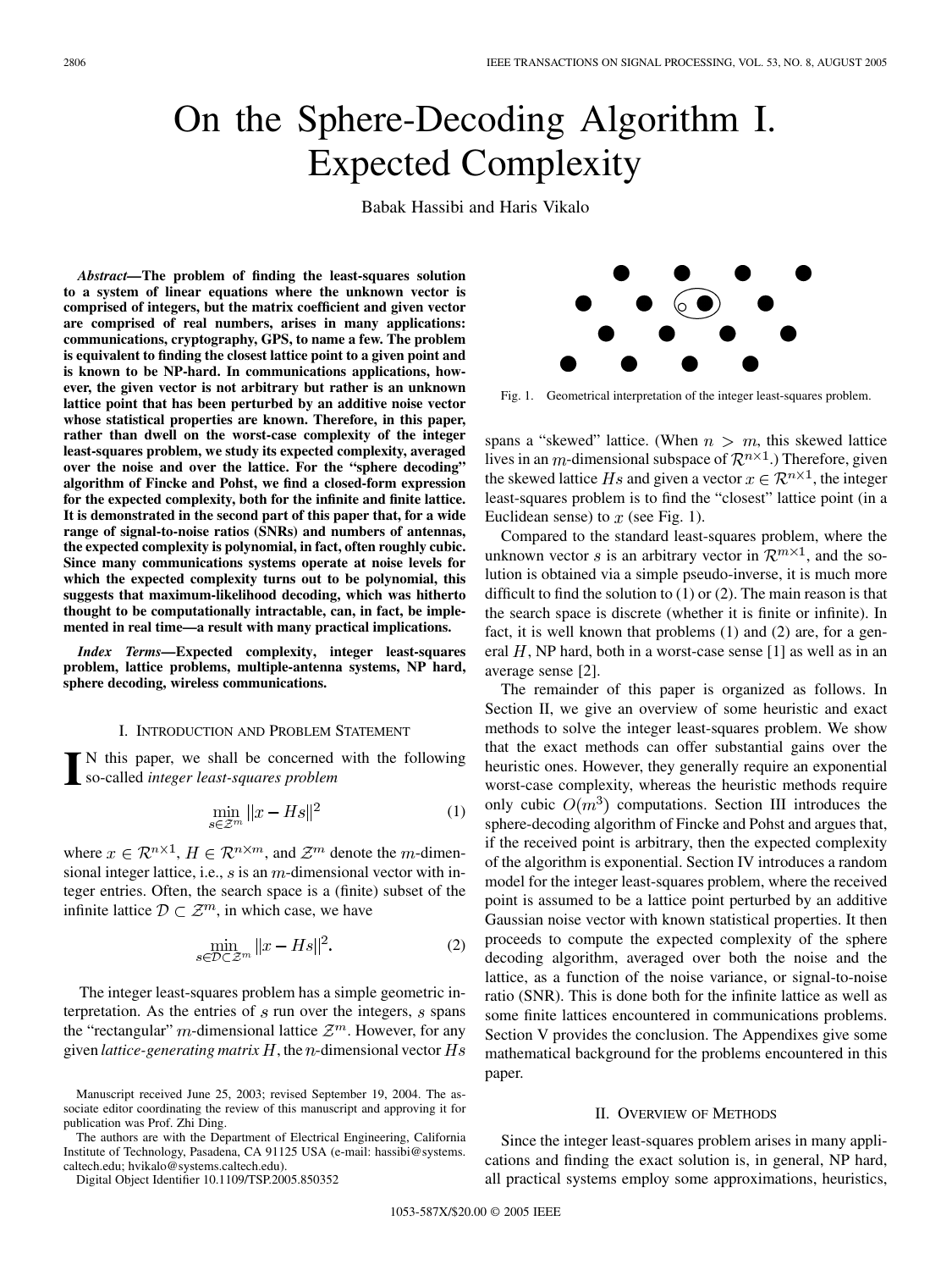or combinations thereof. In communications applications, these approximations can be broadly categorized into three classes.

1) Solve the unconstrained least-squares problem to obtain  $\hat{s} = H^{\dagger}x$ , where  $H^{\dagger}$  denotes the pseudo-inverse of H. Since the entries of  $\hat{s}$  will not necessarily be integers, round them off to the closest integer (a process referred to as slicing) to obtain

$$
\hat{s}_B = [H^\dagger x]_{\mathcal{Z}^m}.\tag{3}
$$

The above  $\hat{s}_B$  is often called the Babai estimate [[1\]](#page-12-0). In communications parlance, this procedure is referred to as *zero-forcing equalization*.

- 2) *Nulling and cancelling*. In this method, the Babai estimate is used for only one of the entries of  $s$ , say, the first entry  $s_1$ .  $s_1$  is then assumed to be known, and its effect is cancelled out to obtain a reduced-order integer least-squares problem with  $m-1$  unknowns. The process is then repeated to find  $s_2$ , etc. In communications parlance, this is known as *decision-feedback equalization*.
- 3) *Nulling and cancelling with optimal ordering*. Nulling and cancelling can suffer from "error-propagation": If  $s<sub>1</sub>$  is estimated incorrectly, it can have an adverse effect on the estimation of the remaining unknowns  $s_2$ ,  $s_3$ , etc. To minimize the effect of error propagation, it is advantageous to perform nulling and cancelling from the "strongest" to the "weakest" signal. This is the method proposed for V-BLAST [[3](#page-12-0)] (see also [\[4](#page-12-0)]).

The above heuristic methods all require  $O(mn^2)$  computations, essentially because they all first solve the unconstrained least-squares problem.

#### *A. Lattice Reduction*

The aforementioned heuristic methods are exact only if the columns of  $H$  are orthogonal. In this case,  $H$  can be diagonalized by a unitary transformation on the left, and so, slicing the unconstrained least-squares solution yields the exact solution.

In practice, however, the columns of  $H$  are rarely orthogonal. Orthogonalizing the columns of  $H$  via a QR decomposition, or otherwise, generally destroys the lattice structure. (The reason being that, if  $s$  has integer entries,  $Rs$  need not have integer entries.) One method that attempts to alleviate this is *lattice reduction*. In these methods, one attempts to find an invertible  $m \times m$ matrix T, such that T and  $T^{-1}$  have integer entries (thereby preserving the lattice structure) and such that the matrix  $G = HT$ is as "orthogonal as possible." Having found such a  $T$ , rather than solve (1), one can solve the integer least-squares problem

$$
\min_{t \in \mathcal{Z}^m} ||x - Gt||^2 \tag{4}
$$

using the earlier mentioned heuristics and set  $s = Tt$ . Of course, lattice reduction is itself NP-hard. A common heuristic is the Lenstra, Lenstra, and Lovász (LLL) [[5\]](#page-12-0) algorithm that, permitting a gross oversimplification, can be regarded as Gram–Schmidt over integers.

While lattice reduction may lead to some improvement in the solution of (1), the integer least-squares problem over the infinite lattice, it is not useful for (2), which is over a subset of the

Fig. 2. Bit-error performance of a rate  $R = 16$  linear space–time code, corresponding to  $m = 64$ . Exact ML solution versus nulling/cancelling with optimal ordering. (No. of lattice points =  $2^{128} \approx 3.4 \times 10^{38}$ ).

lattice. The reason is that the lattice transforming matrix  $T$  often destroys the properties of the subset  $D \subset \mathcal{Z}^m$ . Since in communications applications, we are always interested in a *finite* subset of the integer lattice, we, therefore, shall not consider lattice reduction methods in this paper.

#### *B. Exact Methods*

With the abundance of heuristic methods, it is natural to ask what their performance is and how close they come to the optimal solution. In [\[6](#page-12-0)], this question is studied in the context of V-BLAST, where it is shown that the exact solution significantly outperforms even the best heuristics. We also give an example here in the context of space–time codes from [\[7](#page-12-0)], which is shown in Fig. 2. The example is a space–time code for a system with  $M = 8$  transmit and  $N = 4$  receive antennas, which spreads  $min(M, N)T = 32$  complex symbols from a 16-QAM constellation over  $T = 8$  channel uses. [The rate of the code is  $R = 32/8 \times \log_2 16 = 16$ . The equivalent channel matrix (see [\[7](#page-12-0)]) has  $m = 2\{\min(M, N)T\} = 64$  rows and  $n = 2NT = 64$  columns. Therefore, the resulting integer least-squares problem corresponds to dimension  $m = 64$ , and the entries of s each take on four integer values, say,  $\{-3,$ -1, 1, 3}. The number of lattice points in D is  $4^{64} = 2^{128} \approx$  $3.4 \times 10^{38}$ . As can be seen from Fig. 2, the bit-error rate (BER) performance of the exact integer least-squares solution is far superior to that of the best heuristic, which, in this case, is nulling and cancelling with optimal ordering.1

The above discussion shows that there is merit in studying exact solutions. The most obvious one is to form a search over the entire lattice that, although theoretically feasible for finite lattices, invariably requires an exponential search. There do, however, exist exact methods that are a bit more sophisticated than the above full search. These include Kannan's algorithm [\[8](#page-12-0)] (which searches only over restricted parallelograms), the



<sup>&</sup>lt;sup>1</sup>Of course, at this point, it may appear surprising that one can even generate the maximum-likelihood (ML) curve in Fig. 2, since it requires finding the exact solution among a set of size  $10^{38}$ —more on this later.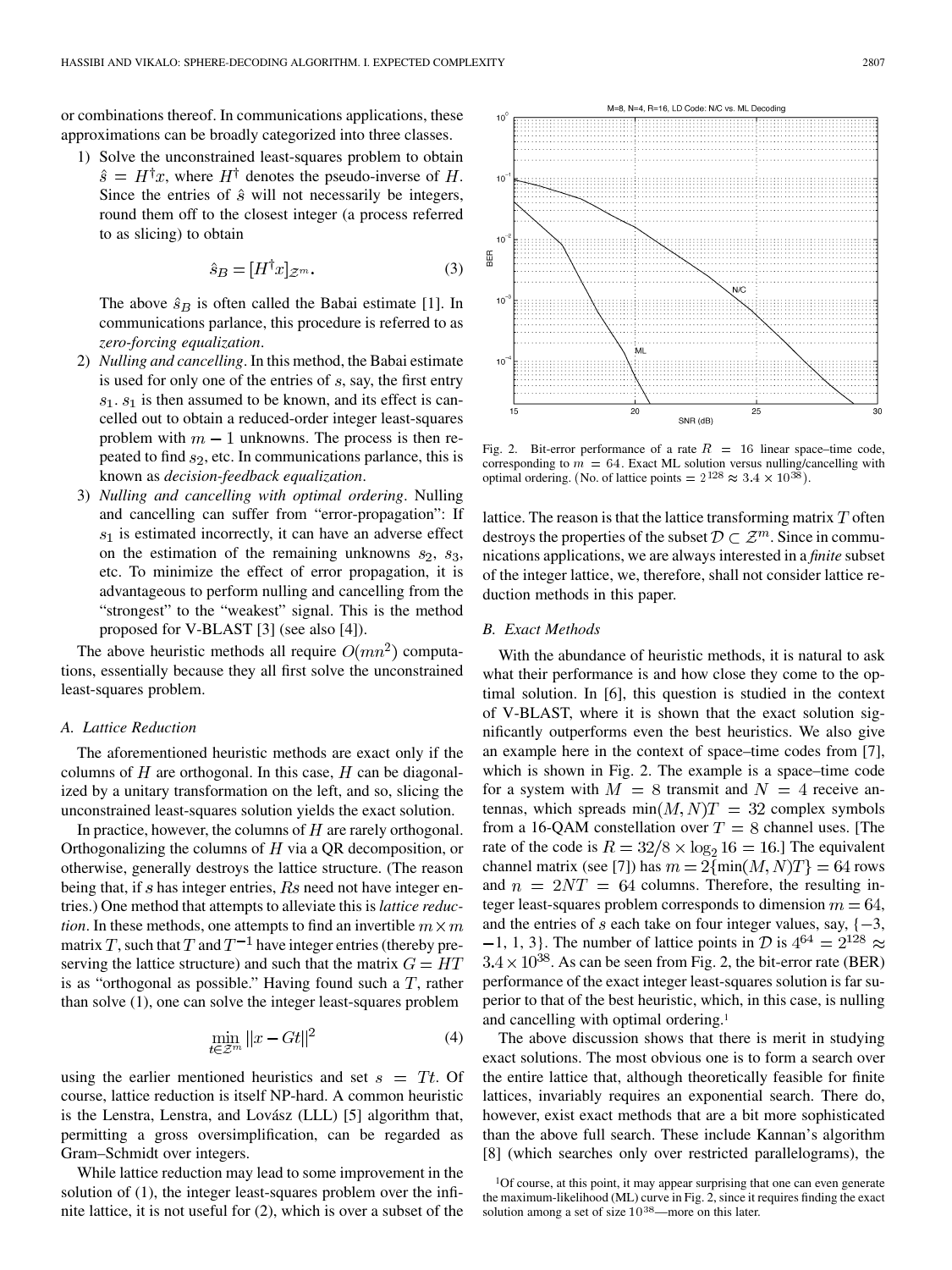

Fig. 3. Idea behind the sphere decoder.

KZ algorithm [\[9](#page-12-0)] (based on the Korkin–Zolotarev reduced basis [[10\]](#page-12-0)), and the sphere-decoding algorithm of Fincke and Pohst [[11\]](#page-12-0), [[12\]](#page-12-0). Since then, the work of Fincke and Pohst's sphere-decoding algorithm has been rediscovered in several contexts (see, e.g., [\[13\]](#page-12-0) in the context of GPS systems) and is the algorithm that we will be considering in this paper. Many of the results of this paper and various extensions can be found in the second author's Ph.D. dissertation [[14\]](#page-12-0).

# III. SPHERE DECODING

The basic premise in sphere decoding is rather simple: We attempt to search over only lattice points  $s \in \mathcal{Z}^m$  that lie in a certain sphere of radius  $d$  around the given vector  $x$ , thereby reducing the search space and, hence, the required computations (see Fig. 3). Clearly, the closest lattice point inside the sphere will also be the closest lattice point for the whole lattice. However, close scrutiny of this basic idea leads to two key questions.

1) *How do you choose*  $d$ ? Clearly, if  $d$  is too large, we obtain too many points, and the search remains exponential in size, whereas if  $d$  is too small, we obtain no points inside the sphere.

A natural candidate for  $d$  is the *covering radius* of the lattice, defined to be the smallest radius of spheres centered at the lattice points that cover the entire space. This is clearly the smallest radius that guarantees the existence of a point inside the sphere for any vector  $x$ . The problem with this choice of  $d$  is that determining the covering radius for a given lattice is itself NP hard [\[15](#page-12-0)].

Another choice is to use  $d$  as the distance between the Babai estimate and the vector x, i.e.,  $d = ||x - H\hat{s}_B||$ , since this radius guarantees the existence of at least one lattice point (here, the Babai estimate) inside the sphere. However, it is again not clear in general whether this choice of radius leads to too many lattice points lying inside the sphere.

2) *How can we tell which lattice points are inside the sphere*? If this requires testing the distance of each lattice point from  $x$  (to determine whether it is less than  $d$ ), then there is no point in sphere decoding, as we will still need an exhaustive search.

Sphere decoding does not really address the first question. However, it does propose an efficient way to answer the second—and more pressing—one. The basic observation is the following. Although it is difficult to determine the lattice points inside a general  $m$ -dimensional sphere, it is trivial to do so in the (one-dimensional) case of  $m = 1$ . The reason is



Fig. 4. Sample tree generated to determine lattice points in a four-dimensional sphere.

that a one-dimensional sphere reduces to the endpoints of an interval, and so, the desired lattice points will be the integer values that lie in this interval. We can use this observation to go from dimension k to dimension  $k + 1$ . Suppose that we have determined all  $k$ -dimensional lattice points that lie in a sphere of radius d. Then, for any such  $k$ -dimensional point, the set of admissible values of the  $(k + 1)$ th dimensional coordinate that lie in the higher dimensional sphere of the *same* radius d forms an interval.

The above means that we can determine all lattice points in a sphere of dimension  $m$  and radius  $d$  by successively determining all lattice points in spheres of lower dimensions  $1, 2, \ldots, m$  and the same radius d. Such an algorithm for determining the lattice points in an  $m$ -dimensional sphere essentially constructs a tree where the branches in the  $k$ th level of the tree correspond to the lattice points inside the sphere of radius  $d$ and dimension  $k$  (see Fig. 4). Moreover, the complexity of such an algorithm will depend on the *size* of the tree, i.e., on the number of lattice points visited by the algorithm in different dimensions.

With this brief discussion, we can now be more specific about the problem at hand. To this end, we shall assume that  $n \geq m$ , i.e., that there are at least as many equations as unknowns in  $x \approx Hs$  (the case  $n < m$  is considered in Part II). Note that the lattice point  $Hs$  lies inside a sphere of radius d centered at x if and only if

$$
d^2 \ge ||x - Hs||^2. \tag{5}
$$

In order to break the problem into the subproblems described above, it is useful to consider the QR factorization of the matrix Η

$$
H = Q \begin{bmatrix} R \\ 0_{(n-m)\times m} \end{bmatrix}
$$
 (6)

where R is an  $m \times m$  upper triangular matrix, and  $Q = [Q_1 \ Q_2]$  is an  $n \times n$  orthogonal matrix. The matrices  $Q_1$  and  $Q_2$  represent the first m and last  $n-m$  orthonormal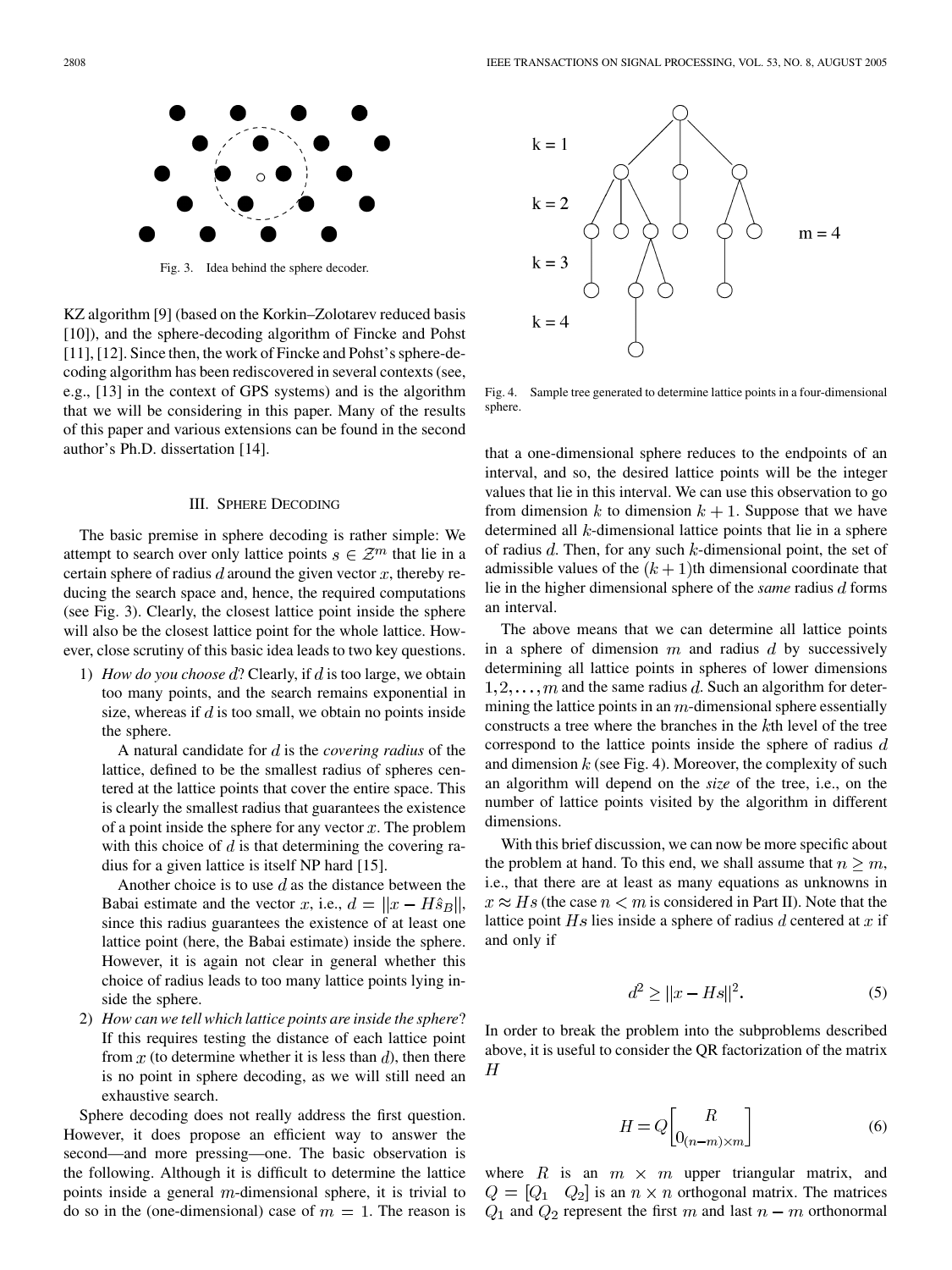columns of  $Q$ , respectively. The condition  $(5)$  can, therefore, be written as

$$
d^{2} \geq \left\|x - [Q_{1} \quad Q_{2}]\begin{bmatrix}R\\0\end{bmatrix}s\right\|^{2} = \left\|\begin{bmatrix}Q_{1}^{*}\\Q_{2}^{*}\end{bmatrix}x - \begin{bmatrix}R\\0\end{bmatrix}s\right\|^{2}
$$

$$
= ||Q_{1}^{*}x - Rs||^{2} + ||Q_{2}^{*}x||^{2}
$$

where  $(\cdot)^*$  here denotes Hermitian matrix transposition. In other words

$$
d^{2} - ||Q_{2}^{*}x||^{2} \ge ||Q_{1}^{*}x - Rs||^{2}.
$$
 (7)

Defining  $y = Q_1^*x$  and  $d'^2 = d^2 - ||Q_2^*x||^2$  allows us to rewrite this as

$$
d'^2 \ge \sum_{i=1}^m \left( y_i - \sum_{j=i}^m r_{i,j} s_j \right)^2 \tag{8}
$$

where  $r_{i,j}$  denotes an  $(i, j)$  entry of R. Here is where the upper triangular property of  $R$  comes in handy. The right-hand side (RHS) of the above inequality can be expanded as

$$
d'^{2} \ge (y_m - r_{m,m} s_m)^{2}
$$
  
+(y<sub>m-1</sub> - r<sub>m-1,m</sub>s<sub>m</sub> - r<sub>m-1,m-1</sub>s<sub>m-1</sub>)<sup>2</sup> + ... (9)

where the first term depends only on  $s_m$ , the second term on  $\{s_m, s_{m-1}\}\$ , and so on. Therefore, a necessary condition for Hs to lie inside the sphere is that  $d'^2 \ge (y_m - r_{m,m} s_m)^2$ . This condition is equivalent to  $s_m$  belonging to the interval

$$
\left\lceil \frac{-d'+y_m}{r_{m,m}} \right\rceil \le s_m \le \left\lfloor \frac{d'+y_m}{r_{m,m}} \right\rfloor \tag{10}
$$

where  $\lceil \cdot \rceil$  denotes rounding to the nearest larger element in the set of numbers that spans the lattice.<sup>2</sup> Similarly,  $\lfloor \cdot \rfloor$  denotes rounding to the nearest smaller element in the set of numbers that spans the lattice.

Of course, (10) is by no means sufficient. For every  $s_m$  satisfying (10), defining  $d_{m-1}^2 = d^2 - (y_m - r_{m,m} s_m)^2$  and  $y_{m-1|m} = y_{m-1} - r_{m-1,m}s_m$ , a stronger necessary condition can be found by looking at the first two terms in (9), which leads to  $s_{m-1}$  belonging to the interval

$$
\left[\frac{-d'_{m-1} + y_{m-1|m}}{r_{m-1,m-1}}\right] \le s_{m-1} \le \left\lfloor \frac{d'_{m-1} + y_{m-1|m}}{r_{m-1,m-1}} \right\rfloor. (11)
$$

One can continue in a similar fashion for  $s_{m-2}$  and so on until  $s_1$ , thereby obtaining all lattice points belonging to (5).

#### *A. Sphere-Decoding Algorithm*

We can now formalize the algorithm.

*Input:*  $Q = [Q_1 \ Q_2], R, x, y = Q_1^*x, d.$ 1. Set  $k = m$ ,  $d_m'^2 = d^2 - ||Q_2^*x||^2$ ,  $y_{m|m+1} = y_m$ 2. (Bounds for  $s_k$ ) Set  $UB(s_k) = |d'_k +$  $y_{k|k+1}$ / $(r_{k,k})$ ,  $s_k = \frac{(-d'_k + y_{k|k+1})}{r_{k,k}} - 1$ . 3. (Increase  $s_k$ )  $s_k = s_k + 1$ . If  $s_k \leq$  $UB(s_k)$ , go to 5; else, go to 4. 4. (Increase k)  $k = k + 1$ ; if  $k = m + 1$ , terminate algorithm; else, go to 3. 5. (Decrease  $k$ ) If  $k = 1$ , go to 6; else ,  $y_{k|k+1} = y_k - \sum_{i=k+1}^{m} r_{k,i} s_{i}$ , and go to 2. 6. Solution found. Save  $s$  and its distance from  $x$ ,  $d_m'^2 - d_1'^2 + (y_1 - r_{1,1}s_1)^2$ , and go to 3.

Note that the subscript  $k|k + 1$  in  $y_{k|k+1}$  above is used to denote received signal  $y_k$  adjusted with the already estimated symbol components  $s_{k+1}, \ldots, s_m$ . Furthermore, note that in steps 2 and 3 of the code, we assumed unit spacing between any two nearest elements of the set spanning the lattice. If the lattice is scaled, i.e., if the spacing between two nearest neighbors in the set spanning the lattice is different from 1, those algorithm steps need to be adjusted accordingly.

We should mention that the original paper of Fincke and Pohst [\[12](#page-12-0)] used slightly different notation to the one we have used. For completeness, we shall include it here. The paper [\[12](#page-12-0)] makes use of the unconstrained least-squares solution  $\hat{s} = H^{\dagger} x =$  $R^{-1}Q_1^*x$ . In this case, it follows that  $||Q_2^*x||^2 = ||x||^2 - ||H\hat{s}||^2$ , and so, inequality (7) becomes

$$
d^{2} - ||x||^{2} + ||H\hat{s}||^{2} \ge ||R(\hat{s} - s)||^{2}.
$$
 (12)

Expansion (9) becomes

$$
l'^2 \ge r_{m,m}^2 (s_m - \hat{s}_m)^2 + r_{m-1,m-1}^2
$$
  
 
$$
\times \left( s_{m-1} - \hat{s}_{m-1} + \frac{r_{m-1,m}}{r_{m-1,m-1}} (s_m - \hat{s}_m) \right)^2 + \dots (13)
$$

and the intervals (10) and (11)

$$
\left\lceil \hat{s}_m - \frac{d'}{r_{m,m}} \right\rceil \le s_m \le \left\lfloor \hat{s}_m + \frac{d'}{r_{m,m}} \right\rfloor \tag{14}
$$

and

$$
\left\lceil \hat{s}_{m-1|m} - \frac{d'_{m-1}}{r_{m-1,m-1}} \right\rceil \le s_{m-1} \le \left\lfloor \hat{s}_{m-1|m} + \frac{d'_{m-1}}{r_{m-1,m-1}} \right\rfloor \tag{15}
$$

respectively, where we have defined  $\hat{s}_{m-1|m} = \hat{s}_{m-1}$  –  $(r_{m-1,m}/r_{m-1,m-1})(s_m - \hat{s}_m)$ . We can now alternatively write the algorithm as follows.

*Input:*  $R$ ,  $x$ ,  $\hat{s}$ ,  $d$ . 1a. Set  $k = m$ ,  $d_m'^2 = d^2 - ||x||^2 + ||H\hat{s}||^2$ ,  $\hat{s}_{m|m+1} = \hat{s}_m$ 2a. (Bounds for  $s_k$ ) Set  $z = d'_k / r_{k,k}$ ,  $UB(s_k) = [z + \hat{s}_{k|k+1}], \ \ s_k = [-z + \hat{s}_{k|k+1}] - 1$ 

<sup>&</sup>lt;sup>2</sup>Clearly, for the case of infinite lattice  $\mathcal{Z}^m$ , this set is the set of integer numbers  $\mathcal Z$ . The set that spans a finite subset of  $\mathcal Z^m$  is a finite subset of  $\mathcal Z$ , possibly shifted.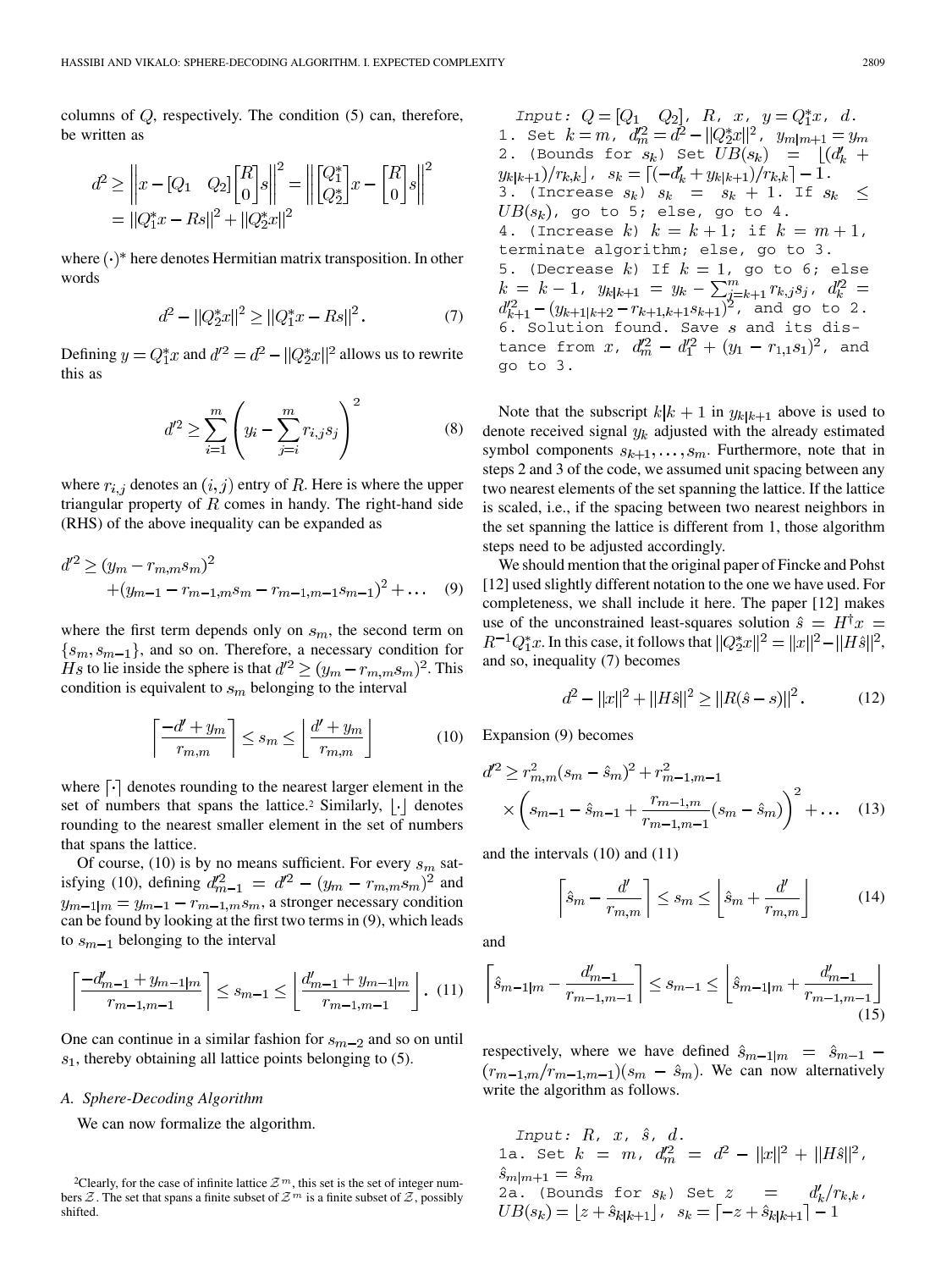3a. (Increase  $s_k$ )  $s_k = s_k + 1$ . If  $s_k \leq$  $UB(s_k)$ , go to 5a; else, go to 4a. 4a. (Increase k)  $k = k+1$ ; if  $k = m+1$ , terminate algorithm; else, go to 3a. 5a. (Decrease  $k$ ) If  $k = 1$ , go to 6a; else,  $k = k - 1$ , , , and go to 2. 6a. Solution found. Save  $s$  and its distance from x,  $d_m'^2 - d_1'^2 + r_{1,1}^2 (s_1 - \hat{s}_{1|2})^2$ , and go to 3a.

#### *B. First Look at Complexity*

The paper [[12\]](#page-12-0) gives a complexity analysis of the above algorithm. The main result is that the number of arithmetic operations of the aforementioned algorithms (excluding Steps 1–3) is at most

$$
\frac{1}{6}(2m^3 + 3m^2 - 5m) + \frac{1}{2}(m^2 + 12m - 7)
$$

$$
\times \left( \left( 2\lfloor \sqrt{d^2t} \rfloor + 1 \right) \binom{\lfloor 4d^2t \rfloor + m - 1}{\lfloor 4d^2t \rfloor} + 1 \right) \tag{16}
$$

where  $t = \max(r_{1,1}^2, \ldots, r_{m,m}^2)$ . In practice, t grows proportionally to  $n(r_{1,1}^2)$ , for example, is simply the squared norm of the first column of H, which has n entries), and  $d^2$  grows proportionally to  $m$  (for more on this, see below), and so, the upper bound on the number of computations in (16) can be quite large. Our experience with numerical implementations of the algorithm shows that the bound is extremely loose. Moreover, although it does depend on the lattice-generating matrix  $H$  (through the quantity  $t$ ), it offers little insight into the complexity of the algorithm. We, therefore, will not further consider it.

In this paper, we propose to study the complexity of the sphere-decoding algorithm using the geometric interpretation we have developed so far. As mentioned earlier, the complexity of the sphere-decoding algorithm depends on the size of the generated tree in Fig. 4, which is equal to the sum of the number of lattice points in spheres of radius  $d$  and dimensions  $k = 1, \ldots, m$ . The size of this tree depends on the matrix H as well as on the vector  $x$ . Therefore, unlike the complexity of solving the unconstrained least-squares problem, which only depends on m and n and not on the specific H and x, the complexity of the sphere-decoding algorithm is *data dependent*.

*1) Expected Complexity:* Of course, since the integer least-squares problem is NP hard, the worst-case complexity of sphere decoding is exponential. However, if we assume that the matrix  $H$  and vector  $x$  are generated randomly (according to some known distributions), then the complexity of the algorithm will itself be a random variable. In this case, it is meaningful to study the expected (or average) complexity of

sphere decoding and perhaps even some of its higher order moments.3

In what follows, we will give a rough argument for the expected complexity of sphere decoding being exponential, although it is not too difficult to make it rigorous. (For a rigorous treatment, albeit using a different approach, see [[2\]](#page-12-0).) For an arbitrary point  $x$  and an arbitrary lattice  $H$ , it is not too difficult to show that the expected number of lattice points inside the  $k$ -dimensional sphere of radius  $d$  is proportional to its volume given by (see, e.g., [\[15](#page-12-0)])

$$
\frac{\pi^{\frac{k}{2}}}{\Gamma(\frac{k}{2}+1)}d^k.
$$

Therefore, the expected total number of points visited by the sphere decoding is proportional to the total number of lattice points inside spheres of dimension  $k = 1, \ldots, m$ 

$$
P = \sum_{k=1}^{m} \frac{\pi^{\frac{k}{2}}}{\Gamma(\frac{k}{2} + 1)} d^k.
$$

A simple lower bound on  $P$  can be obtained by considering only the volume of an arbitrary intermediate dimension, say,  $\bar{k}$ 

$$
P \ge \frac{\pi^{\frac{\overline{k}}{2}}}{\Gamma\left(\frac{\overline{k}}{2} + 1\right)} d^{\overline{k}} \approx \left(\frac{2e\pi d^2}{\overline{k}}\right)^{\frac{\overline{k}}{2}} \frac{1}{\sqrt{\pi\overline{k}}}
$$

where we have assumed  $m \geq \bar{k} \gg 1$  and have used Stirling's formula for the Gamma function. Clearly,  $P$ , and its lower bound, depend on the radius  $d^2$ . This must be chosen in such a way that the probability of the sphere decoder finding a lattice point does not vanish to zero. This clearly requires the volume of the  $m$ -dimensional sphere not to tend to zero, i.e.,

$$
\left(\frac{2e\pi d^2}{m}\right)^{\frac{m}{2}}\frac{1}{\sqrt{\pi m}} = O(1)
$$

which for large m implies that  $2e\pi d^2 = m^{1+(1/m)}$ . Plugging this into the lower bound for  $P$  yields

$$
P \ge \left(\frac{m^{1+\frac{1}{m}}}{\bar{k}}\right)^{\frac{k}{2}} \frac{1}{\sqrt{\pi \bar{k}}} = \frac{1}{\sqrt{\pi}} \delta^{\frac{m}{2\delta} + \frac{1}{2}} m^{\frac{1}{2\delta} - \frac{1}{2}}
$$

where we have defined  $\delta = m/\bar{k} > 1$ . This last expression clearly shows that the expected number of points  $P$  and, hence, the complexity of the algorithm grows exponentially in  $m$  (take, e.g.,  $\delta = 2$ ).

# IV. RANDOM MODEL

Although not unexpected, the above is a discouraging result. In communications applications, however, the vector  $x$  is not

<sup>&</sup>lt;sup>3</sup>In passing, we should mention that there is recent interest in studying the expected, rather than worst-case, complexity of various algorithms in the computer science literature. The reader may wish to refer to the survey paper [\[16](#page-12-0)] and the references therein as well as the influential papers [\[17](#page-12-0)] and [[18\]](#page-12-0). In these works, a uniform distribution on the underlying problem is often (artificially) assumed, and complexity issues, such as NP-completeness, etc., are revisited. However, as we shall see below, our problem allows for a very natural stochastic model.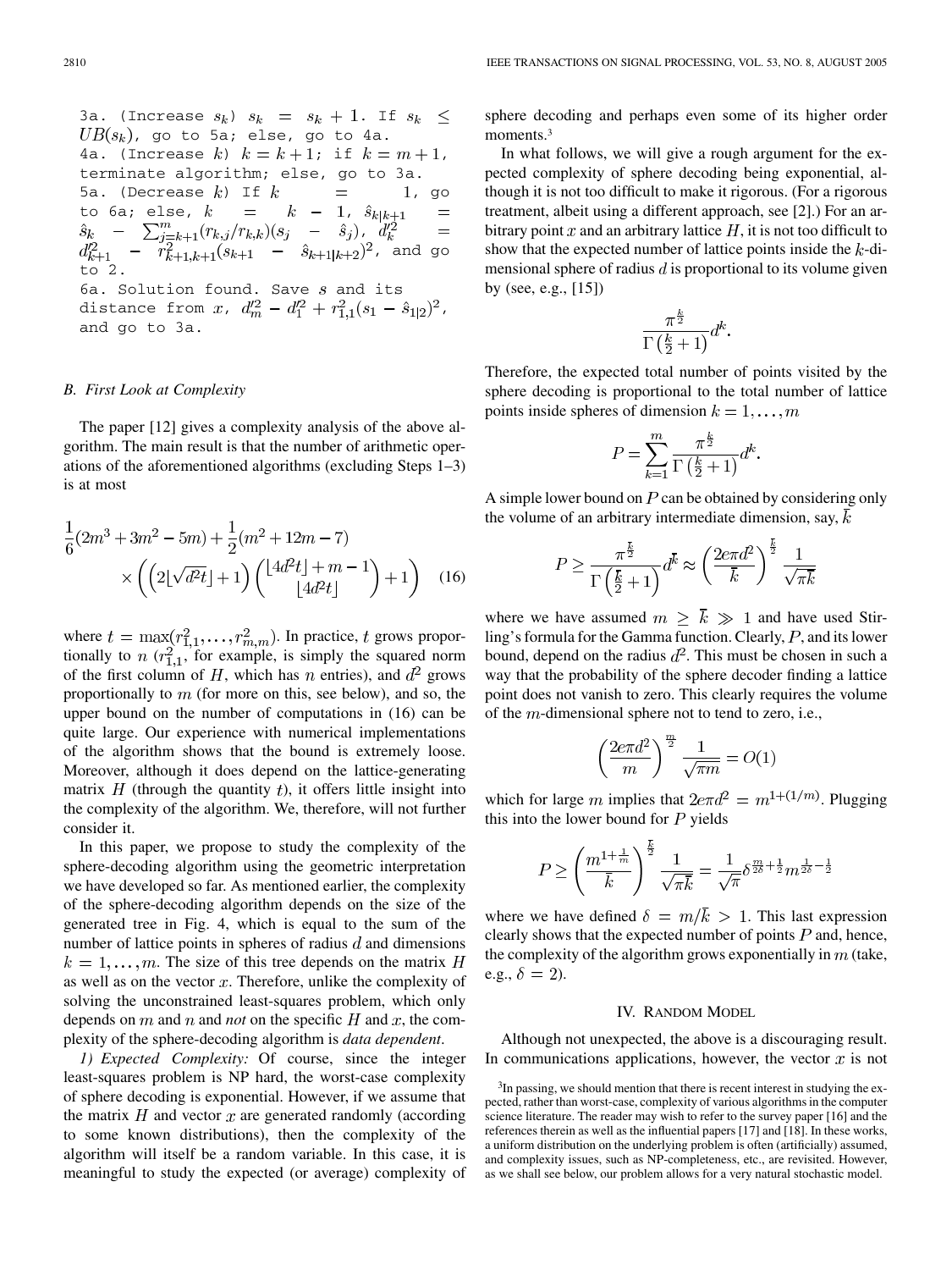arbitrary but rather is a lattice point perturbed by additive noise with known statistical properties. Thus, we will assume

$$
x = Hs + v \tag{17}
$$

where the entries of v are independent  $\mathcal{N}(0, \sigma^2)$  random variables with known variance, and the entries of  $H$  are independent  $\mathcal{N}(0,1)$  random variables. Furthermore, H and v are mutually independent.

## *A. Choice of the Radius*

The first by-product of this assumption is a method to determine the desired radius d. Note that  $(1/\sigma^2) \cdot ||v||^2 = (1/\sigma^2) \cdot$  $||x - Hs||^2$  is a  $\chi^2$  random variable with *n* degrees of freedom. Thus, we may choose the radius to be a scaled variance of the noise

$$
d^2 = \alpha n \sigma^2
$$

in such a way that with a high probability, we find a lattice point inside the sphere

$$
\int_{0}^{\frac{\alpha n}{2}} \frac{\lambda^{\frac{n}{2}-1}}{\Gamma(\frac{n}{2})} e^{-\lambda} d\lambda = 1 - \epsilon
$$

where the integrand is the probability density function of the  $\chi^2$ random variable with n degrees of freedom, and  $1 - \epsilon$  is set to a value close to 1, say,  $1 - \epsilon = 0.99$ . (If the point is not found, we can increase the probability  $1 - \epsilon$ , adjust the radius, and search again.)

The important point is that the radius  $d$  is chosen based on the statistics of the noise—and *not* based on the lattice  $H$ . Making the choice based on  $H$  quickly leads us to NP hard problems (such as determining the covering radius). Moreover, as noted in [\[19](#page-12-0)] and [\[20](#page-12-0)], choosing the radius based on the noise has a beneficial effect on the computational complexity.

# *B. Implications for Complexity*

Clearly, when  $\sigma^2 = 0$ , i.e., when there is no noise, the exact solution can be found in  $O(mn^2)$  time. (The pseudo-inverse does the trick.) On the other hand, when  $\sigma^2 \to \infty$ , the received vector  $x$  becomes arbitrary, for which we argued in Section III-B that the expected complexity is exponential. What we are interested in is what happens at intermediate noise levels. In other words, how do we transition from cubic time to exponential complexity?

In our analysis, we shall compute the expected complexity averaged over both the noise  $v$  as well as over the lattice-generating matrix  $H$ . Thus, we need a random model for  $H$  and will assume that it is comprised of independent  $\mathcal{N}(0, 1)$  entries. This assumption is made for two reasons.

- 1) It makes the problem analytically tractable.
- 2) It is also a very reasonable assumption for large, unstructured matrices  $H$ . (There exist many results in random matrix theory, such as Wigner's semicircle law, mixing conditions, etc., that are not very sensitive to Gaussian as-sumptions (see, e.g., [\[21](#page-12-0)]).

Of course, if  $H$  possesses special structure, such as Toeplitz structure, then this is not a reasonable assumption, and the structure must be explicitly taken into account. However, this merits a separate analysis and will be considered in the second part of this paper.

Now, as argued in the previous section, the complexity of the sphere-decoding algorithm is proportional to the number of nodes visited on the tree in Fig. 4 and, consequently, to the number of points visited in the spheres of radius  $d$  and dimensions  $k = 1, 2, \dots, m$ . Hence, the expected complexity is proportional to the number of points in such spheres that the algorithm visits on average. Thus, the expected complexity of the sphere-decoding algorithm is given by

$$
C(m, \sigma^2, d^2)
$$
  
= 
$$
\sum_{k=1}^{m} (\text{expected} \neq \text{of points in } k-\text{dim sphere of radius } d)
$$
  

$$
\triangleq E_p(k, d^2 = \alpha n \sigma^2)
$$
  
. (18)  

$$
\triangleq f_p(k) = 2k+11
$$

The summation in (18) goes over the dimensions  $k = 1$  through  $k = m$ . The coefficient

$$
f_p(k) = 2k + 11
$$

is the number of elementary operations (additions, subtractions, and multiplications) that the Fincke–Pohst algorithm performs per each visited point in dimension  $k$ .

We need to compute  $E_p(k, d^2)$ , the expected number of points inside the  $k$ -dimensional sphere of radius  $d$ . Let us first begin with the highest dimension, i.e.,  $k = m$ .

*1)*  $k = m$ : If the lattice point  $s_t$  was transmitted and the vector  $x = Hs_t + v$  received, we are interested in the number of arbitrary lattice points  $s_a$  such that

$$
||x - Hs_a||^2 \le d^2.
$$

(See Fig. 5.) However, since  $x = Hs_t + v$ , this is just

$$
||v + H(s_t - s_a)||^2 \le d^2.
$$
 (19)

Now, the vector  $w = v + H(s_t - s_a)$  is clearly a zero-mean Gaussian random vector, since its entries are the sums of zeromean Gaussian random variables. Now, the covariance matrix has  $(i, j)$  entry

$$
Ew_i w_j = E\left\{ \left( v_i + \sum_{k=1}^m h_{ik}(s_{t,k} - s_{a,k}) \right) \times \left( v_j + \sum_{l=1}^m h_{jl}(s_{t,l} - s_{a,l}) \right) \right\}
$$
  
=  $\sigma^2 \delta_{ij} + \sum_{k=1}^m \sum_{l=1}^m \delta_{ij} \delta_{kl}(s_{t,k} - s_{a,k})(s_{t,l} - s_{a,l})$   
=  $\delta_{ij} (\sigma^2 + ||s_t - s_a||^2)$ , where  $||s||^2 = \sum_{k=1}^m s_k^2$ .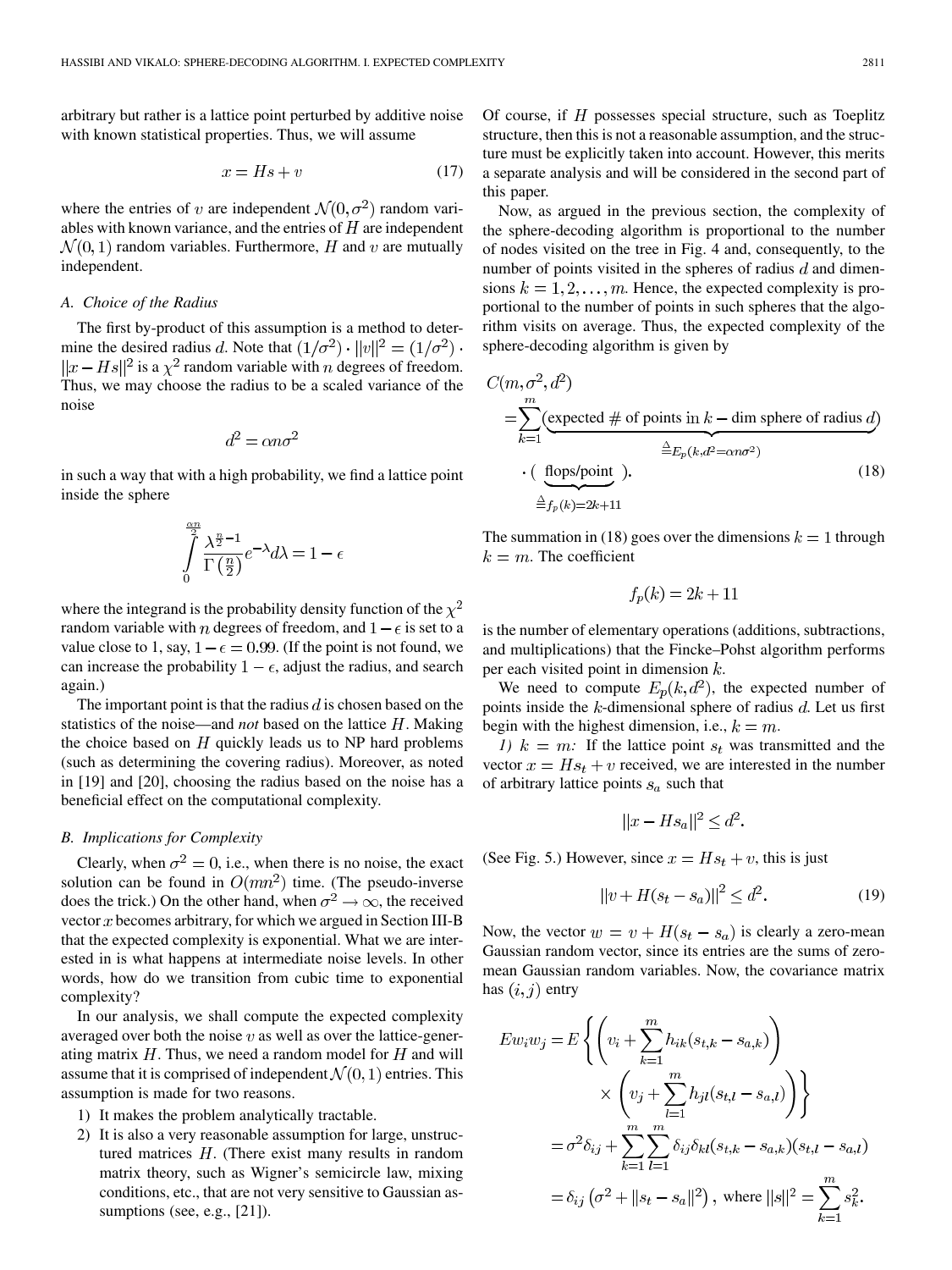

Fig. 5.  $s_t$  transmitted and x received. We are interested whether an arbitrary point  $Hs_a$  lies in a sphere of radius d centered around x.

Thus,  $w$  is an  $n$ -dimensional vector of zero-mean iid Gaussian random variables with variance  $\sigma^2 + ||s_t - s_a||^2$ . This implies that  $||w||^2/2(\sigma^2+||s_t-s_a||^2)=||v+H(s_t-s_a)||^2/2(\sigma^2+||s_t$  $s_a||^2$ ) is a  $\chi^2$  random variable with n degrees of freedom. Thus, the probability that the lattice point  $s_a$  lies in a sphere of radius  $d$ around  $x$  is given by the normalized incomplete gamma function

$$
\gamma \left( \frac{d^2}{2(\sigma^2 + ||s_a - s_t||^2)}, \frac{n}{2} \right) = \int_0^{\frac{d^2}{2(\sigma^2 + ||s_a - s_t||^2)}} \frac{\lambda^{\frac{n}{2} - 1}}{\Gamma(\frac{n}{2})} e^{-\lambda} d\lambda. \tag{20}
$$

Now that we have computed this probability, the expected number of points in the  $m$ -dimensional sphere can be evaluated. However, before doing so, let us turn to the  $k < m$  case.

2)  $k < m$ : Referring back to (9), we are interested in all  $k$ -dimensional lattice points  $s$  such that

$$
d^{2} \ge \sum_{i=m-k+1}^{m} \left( y_{i} - \sum_{j=i}^{m} r_{i,j} s_{j} \right)^{2}.
$$
 (21)

To better understand this set, let us again consider the QR decomposition of (6) to write

$$
||x - Hs_a||^2 = ||v + H(s_t - s_a)||^2
$$
  
=  $||v + Q \begin{bmatrix} R \\ 0_{(n-m)\times m} \end{bmatrix} (s_t - s_a) ||^2$   
=  $||Q^*v + \begin{bmatrix} R \\ 0_{(n-m)\times m} \end{bmatrix} (s_t - s_a) ||^2$ .

(We shall henceforth suppress the subscripts of the all-zero submatrices, as long as their dimensions are self-evident.) Now, if we partition the upper triangular matrix  $R$  and the vector  $u \triangleq Q^*v$  as

$$
R = \begin{bmatrix} R_{m-k,m-k} & R_{m-k,k} \\ 0_{k \times (m-k)} & R_{k,k} \end{bmatrix} \text{ and } u = \begin{bmatrix} u^{m-k} \\ u^k \\ u^{n-m} \end{bmatrix}
$$
 (22)

where the block matrices  $R_{m-k,m-k}$ ,  $R_{m-k,k}$ , and  $R_{k,k}$  are  $(m - k) \times (m - k)$ ,  $(m - k) \times k$ , and  $k \times k$ , respectively, and the vectors  $u^{m-k}$ ,  $u^k$ , and  $u^{n-m}$  are  $m-k$ , k, and  $n-m$ dimensional, respectively, then we can write

$$
||x - Hs_a||^2 = ||u^{m-k} + R_{m-k,m-k} (s_t^{m-k} - s_a^{m-k})
$$
  
+ $R_{m-k,k} (s_t^k - s_a^k) ||^2 + ||u^k + R_{k,k} (s_t^k - s_a^k) ||^2 + ||u^{n-m}||^2$ 

where the vectors  $s_t^{m-k}$ ,  $s_a^{m-k}$  and  $s_t^k$ ,  $s_a^k$  are  $m-k$  and  $k$ dimensional, respectively, and such that

$$
s_t = \begin{bmatrix} s_t^{m-k} \\ s_t^k \end{bmatrix}, \quad s_a = \begin{bmatrix} s_a^{m-k} \\ s_a^k \end{bmatrix}
$$

It is now straightforward to see that  $d^2 = d^2 - ||u^{n-m}||^2$  and that  $||u^k + R_{k,k}(s_t^k - s_a^k)||^2$  is simply the sum of the last k terms in the sum (8). Thus, we may rewrite the inequality (21) as

$$
d^{2} \geq ||u^{k} + R_{k,k} (s_{t}^{k} - s_{a}^{k})||^{2} + ||u^{n-m}||^{2}
$$
  
= 
$$
||\begin{bmatrix} u^{k} \\ u^{n-m} \end{bmatrix} + \begin{bmatrix} R_{k,k} \\ 0 \end{bmatrix} (s_{t}^{k} - s_{a}^{k})||^{2}.
$$
 (23)

 $\ddot{\phantom{0}}$ 

Thus, to compute the expected number of  $k$ -dimensional lattice points that satisfy (21), we need to determine the probability distribution of the RHS of (23). For this, we give the following result.4

*Lemma 1:* Let H be an  $n \times m$  (with  $n \ge m$ ) random matrix with iid columns such that each column has a distribution that is rotationally invariant from the left. In other words, for any  $n \times n$ unitary matrix  $\Theta$ , the distribution of  $h_i$ , which is the *i*th column of  $H$ , satisfies

$$
p_{\underline{\mathbf{h}}}(\underline{h}_i) = p_{\underline{\mathbf{h}}}(\Theta \underline{h}_i).
$$

Consider now the QR decomposition

$$
H = Q \begin{bmatrix} R \\ 0 \end{bmatrix}
$$

where Q is  $n \times n$  and unitary, and R is  $m \times m$  and upper triangular with non-negative diagonal entries. Then,  $Q$  and  $R$ are independent random matrices, where

1)  $Q$  has an isotropic distribution, i.e., one that is invariant under premultiplication by any  $n \times n$  unitary matrix

$$
p_{\mathbf{Q}}(Q) = p_{\mathbf{Q}}(\Theta Q), \quad \forall \Theta \Theta^* = \Theta^* \Theta = I.
$$

2) Consider the partitioning of  $R$  according to (22) and further partition  $H$  as

$$
H = \begin{bmatrix} H_{m-k,m-k} & H_{m-k,k} \\ H_{n-m+k,m-k} & H_{n-m+k,k} \end{bmatrix}
$$

where the subscripts indicate the dimensions of the submatrices. Then,  $R_{k,k}$  has the same distribution as the R obtained from the QR decomposition of the  $(n - m +$  $k) \times k$  matrix  $H_{n-m+k,k}$ .

 $\Box$ 

*Proof:* See Appendix A. *Remarks:*

- 1) What is interesting about the above Lemma is that even though the  $(n-m+k) \times k$  submatrix  $\begin{bmatrix} R_{k,k} \\ 0 \end{bmatrix}$  is *not* the R of the QR decomposition of the  $(n-m+\tilde{k})\times k$  submatrix  $H_{n-m+k,k}$ , it has the *same* distribution.
- 2) Lemma 1 clearly holds for an  $H$  with iid zero-mean unitvariance Gaussian entries. In this case, one can be explicit

4The result as stated is more general than we need, which is for the case of an  $H$  with iid Gaussian entries. We give it for the case of a left rotationally invariant H with independent columns, because the result may be of interest itself.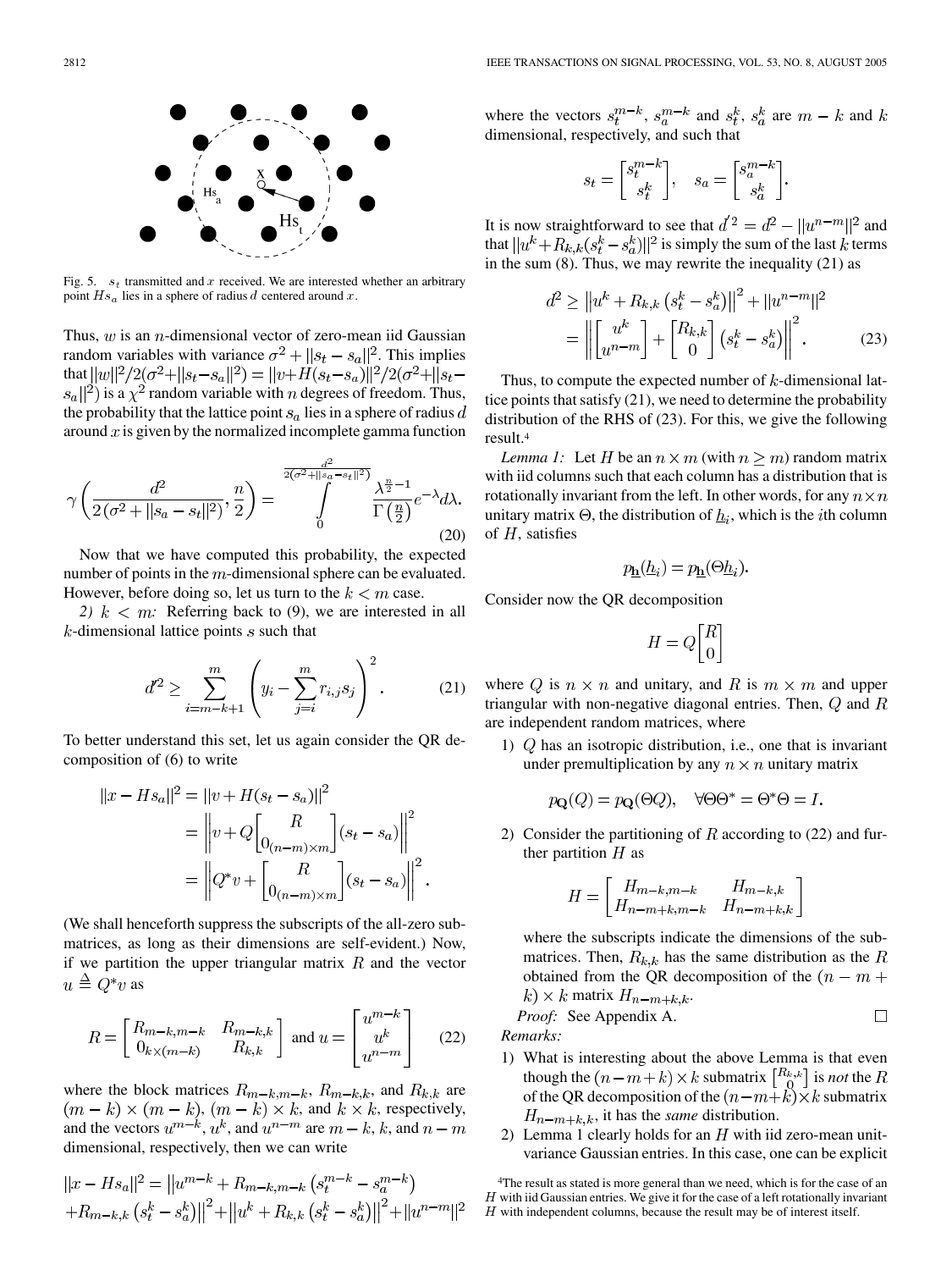about the distribution of  $R$ : The entries are all independent with the *i*th diagonal term having a  $\chi^2$  distribution with  $n-i+1$  degrees of freedom and the strictly upper triangular entries having iid zero-mean unit-variance Gaussian distributions [\[22](#page-12-0)], [[23\]](#page-12-0). In fact, in the Gaussian case, part 2 of Lemma 1 can be inferred from [[22](#page-12-0), Th. 3.2.14].

Let us now apply Lemma 1 to the problem at hand. First, since v has iid zero-mean  $\sigma^2$ -variance Gaussian entries and Q is unitary, the same is true of  $u = Q^*v$  and also of the subvectors  $u^{m-k}$ ,  $u^k$ , and  $u^{n-m}$ . Moreover, since Q is independent of  $R$ , so is  $u$ . Returning to the inequality (23), let us multiply the vector inside the norm by an isotropically random unitary matrix  $\Theta$ . Since this does not change norms, we have

$$
d^{2} \geq \left\| \Theta \begin{bmatrix} u^{k} \\ u^{n-m} \end{bmatrix} + \Theta \begin{bmatrix} R_{k,k} \\ 0 \end{bmatrix} \left( s_{t}^{k} - s_{a}^{k} \right) \right\|^{2}.
$$

Now, clearly, the  $n-m+k$ -dimensional vector has iid zero-mean  $\sigma^2$ -variance Gaussian entries. Also, from part 2 of Lemma 1, the  $(n - m + k) \times k$  matrix  $\bar{H} = \Theta\begin{bmatrix} R_{k,k} \\ 0 \end{bmatrix}$ has iid zero-mean unit-variance Gaussian entries. Thus, we may write (23) as

$$
d^2 \ge \left\| \bar{v} + \bar{H} \left( s_t^k - s_a^k \right) \right\|^2 \tag{24}
$$

which is precisely (19), except that the dimensions have changed from n and m to  $n-m+k$  and k. Thus, using the same argument as presented after (19), we conclude that the probability that the k-dimensional lattice point  $s_a^k$  lies in a sphere of radius d around  $x$  is

$$
\gamma \left( \frac{d^2}{2\left(\sigma^2 + \left\| s_a^k - s_t^k \right\|^2\right)}, \frac{n - m + k}{2} \right)
$$

$$
= \int_0^{\frac{d^2}{2\left(\sigma^2 + \left\| s_a^k - s_t^k \right\|^2\right)}} \frac{\lambda^{\frac{(n - m + k)}{2} - 1}}{\Gamma\left(\frac{(n - m + k)}{2}\right)} e^{-\lambda} d\lambda. \quad (25)
$$

Given this probability and the one in (20), one could, in principle, proceed by finding the argument of the gamma function in (20) and (25) for each pair of points  $(s_a, s_t)$  and sum their contributions; however, even for a finite lattice, this would clearly be a computationally formidable task (and not doable at all in the infinite lattice case). Therefore, we shall find it useful to enumerate the lattice, i.e., count the number of points with the same argument of the gamma function in (20) and (25). Enumeration of infinite and finite lattices is treated separately.

### *C. Infinite Lattice Case*

The above probability (25) depends only on the Euclidean distance between the points  $s_t^k$  and  $s_a^k$ , that is, on  $||s_a^k - s_t^k||^2 =$  $||s^k||^2$ . Now, since in an infinite integer lattice  $s_a - s_t = s$  is just another lattice point, we conclude that the probability in (25) depends only on the squared norm of an arbitrary lattice point in the  $k$ -dimensional lattice. It is, thus, straightforward to see that the expected number of lattice points inside a  $k$ -dimensional sphere of radius  $d$  is given by

$$
E_p(k, d^2) = \sum_{l=0}^{\infty} \gamma \left( \frac{d^2}{2(\sigma^2 + l)}, \frac{n - m + k}{2} \right)
$$
  
 
$$
\cdot \left( \# \text{ of } k\text{-dimensional lattice points with } ||s^k||^2 = l \right). \quad (26)
$$

Since  $||s^k||^2 = s_1^2 + \ldots + s_k^2$ , we basically need to figure out how many ways a non-negative integer  $l$  can be represented as the sum of  $k$  squared integers. This is a classic problem in number theory, and the solution is denoted by  $r_k(l)$  [[24\]](#page-12-0). There exist a plethora of results on how to compute  $r_k(l)$ . We only mention one here due to Euler:  $r_k(l)$  is given by the coefficient of  $x^l$  in the expansion

$$
\left(1+2\sum_{m=1}^{\infty}x^{m^2}\right)^k = 1 + \sum_{l=1}^{\infty}r_k(l)x^l.
$$
 (27)

(For more on the problem of representing integers as the sum of squares, see Appendix B.)

The above arguments lead to the following result.

*Theorem 1 (Expected Complexity of Sphere Decoding Over Infinite Lattice):* Consider the model

$$
x = Hs + v
$$

where  $v \in \mathbb{R}^{n \times 1}$  is comprised of iid  $\mathcal{N}(0, \sigma^2)$  entries,  $H \in$  $\mathcal{R}^{n \times m}$  is comprised of iid  $\mathcal{N}(0,1)$  entries, and  $s \in \mathcal{Z}^m$  is an  $m$ -dimensional vector whose entries are integer numbers. Then, the expected complexity of the sphere-decoding algorithm of Section III-A with a search radius  $d$  for solving the integer leastsquares problem

$$
\min_{s \in \mathcal{Z}^m} ||x - Hs||^2
$$

is given by

$$
C(m, \sigma^2, d^2) = \sum_{k=1}^{m} f_p(k)
$$
  
 
$$
\times \sum_{l=0}^{\infty} \gamma \left( \frac{d^2}{2(\sigma^2 + l)}, \frac{n - m + k}{2} \right) r_k(l). \quad (28)
$$

*Proof:* Follows from the earlier discussions.  $\Box$ We should remark that, for any given search radius  $d$ , there

always exists a probability that no lattice point is found. Therefore, to obtain the optimal solution, it is necessary to increase the search radius. One plausible way of doing this is to start with a radius for which the probability of finding the *transmitted* point is  $1 - \epsilon$ , then, if no point is found to increase the search radius to a value such that the probability of not finding the transmitted point is  $1 - \epsilon^2$ , and so on. For such a strategy, we have the following result.

*Corollary 1 (Expected Complexity for Finding the Optimal Solution):* Consider the setting of Theorem 1. Given any  $0 <$  $\epsilon \ll 1$ , consider a strategy where we first choose a radius such that we find the transmitted lattice point with probability  $1 - \epsilon$ , and then increase it to a probability of  $1 - \epsilon^2$ , and so on, if no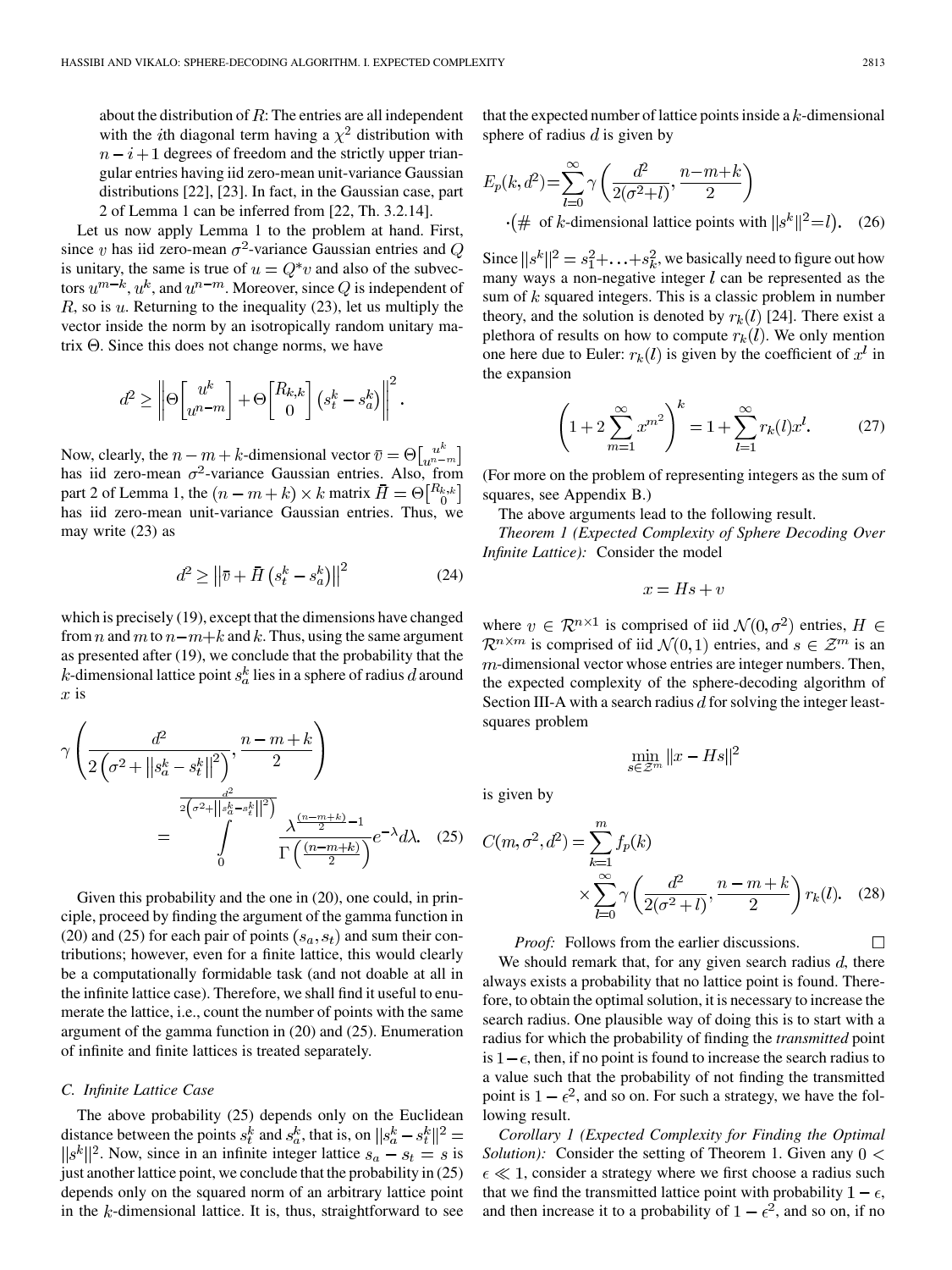point is found. Then, the expected complexity of the spheredecoding algorithm to find the optimal solution is bounded by

$$
C(m, \sigma^2, \epsilon) \le \sum_{i=1}^{\infty} (1 - \epsilon) \epsilon^{i-1} \sum_{k=1}^{m} f_p(k)
$$

$$
\times \sum_{l=0}^{\infty} \gamma \left( \frac{\alpha_i n \sigma^2}{2(\sigma^2 + l)}, \frac{n - m + k}{2} \right) r_k(l) \quad (29)
$$

where  $\alpha_i$  is chosen such that

$$
\gamma\left(\frac{\alpha_i n}{2}, \frac{n}{2}\right) = 1 - \epsilon^i, \ i = 1, 2, \dots \tag{30}
$$

Note that the probability of having to perform  $i$  decoding steps in order to find the transmitted point can be calculated to be  $(1 - \epsilon)\epsilon^{i-1}$  as follows:

$$
p\left(\frac{d(i)^2 > ||v||^2 > d(i-1)^2\right)}{p\left(\frac{||v||^2 < d(i)^2\right) - p\left(\frac{||v||^2 < d(i-1)^2\right)}{p\left(\frac{||v||^2 < d(i-1)^2\right)}}
$$
\n
$$
= 1 - \epsilon^i - 1 + \epsilon^{i-1} = (1 - \epsilon)\epsilon^{i-1}
$$

where  $d(i)$  denotes sphere radius at the *i*th decoding step. We remark that this is different from the probability of having to perform  $i$  decoding steps in (29) since there is always the *error probability* of the sphere decoder finding a lattice point, even when the transmitted lattice point is not inside the sphere. This explains why we have only an upper bound in the above corollary.

# *D. Finite Lattice Case*

In communications problems, rather than being unbounded integers, the entries in the unknown  $m$ -dimensional vector  $s$  are often points that belong to an  $L$ -PAM constellations

$$
\mathcal{D}_L = \left\{ -\frac{L-1}{2}, -\frac{L-3}{2}, \dots, \frac{L-3}{2}, \frac{L-1}{2} \right\}.
$$
 (31)

In fact,  $L$  is often taken as a power of 2. We say that the point  $s$ then belongs to the lattice constellation  $\mathcal{D}_{L}^{m}$ 

$$
\mathcal{D}_L^m = \underbrace{\mathcal{D}_L \times \mathcal{D}_L \times \ldots \times \mathcal{D}_L}_{m-times}
$$

where  $\times$ -operation denotes the Cartesian product.

Furthermore, in this case, rather than the noise variance  $\sigma^2$ , one is interested in the signal-to-noise ratio  $\rho$ 

$$
\rho = \frac{m(L^2 - 1)}{12\sigma^2}.
$$
\n(32)

The probability expression (25) for finding an arbitrary lattice point  $Hs_a^k$  inside a sphere around the given point x when the point  $s_t^k$  was transmitted holds for the finite lattice case as well. However, counting the lattice points that have the same argument of the incomplete gamma function in (25) is not as easy. The reason is that unlike in the infinite lattice case, the difference between two lattice points in  $\mathcal{D}_{L}^{k}$ ,  $s_{a}^{k} - s_{t}^{k}$  is not necessarily another lattice point in  $\mathcal{D}_{L}^{k}$ . Thus, the lattice enumeration that we used in the previous section needs to be performed over pairs of points  $(s_a^k, s_t^k)$ .



Fig. 7. Counting for  $\mathcal{D}_4^k$ .

More formally, the number of subset lattice points in the  $k$ -dimensional sphere is given by

$$
\frac{1}{L^k} \sum_{l} \sum_{s_t^k, s_a^k \in \mathcal{D}_L^k, ||s_t^k - s_a^k||^2 = l} \gamma\left(\frac{\alpha n \sigma^2}{2(\sigma^2 + l)}, \frac{n - m + k}{2}\right)
$$

and enumerating the set

$$
\left\{ \left( s_t^k, s_a^k \right) \left| s_t^k, s_a^k \in \mathcal{D}_L^k, \left\| s_t^k - s_a^k \right\|^2 = l \right\}
$$

appears to be complicated.

For this, we propose a modification of Euler's generating function technique. In particular, for various finite lattices, we will define generating polynomials that, when combined appropriately, perform the counting operations for us.

Let us do the case study for various values of  $L$ .

- 1)  $\mathcal{D}_2^k$ : The constellation  $\mathcal{D}_2^k$  consists of the corners of a  $k$ -dim hypercube, as illustrated in Fig. 6. Due to symmetry, all points in the hypercube are essentially equivalent. Therefore, without loss of generality, we can assume that the "lower-left-corner" point  $s_t^k = [-(1/2), -(1/2), \ldots, -(1/2)]^T$  has been transmitted. Then, depending on whether the corresponding entry of  $s_a^k$  is  $-(1/2)$  or 1/2, the vector  $s_a^k - s_t^k$  is comprised of zero and one entries. The number of such vectors whose squared norm is  $l$  is clearly given by the number of vectors that have l entries at one, which is  $\binom{k}{l}$ . This gives the number of points in  $\mathcal{D}_2^k$  at distance l from  $s_t^k$ .
- 2)  $\tilde{\mathcal{D}}_4^k$ : In this case, all points in the constellation are *not* the same. For each entry of  $s_t^k$ , we can distinguish between the "corner" and the "center" points, as illustrated in Fig. 7. Extending Euler's idea, for the corner points, we identify the generating polynomial

$$
\theta_0(x) = 1 + x + x^4 + x^9 \tag{33}
$$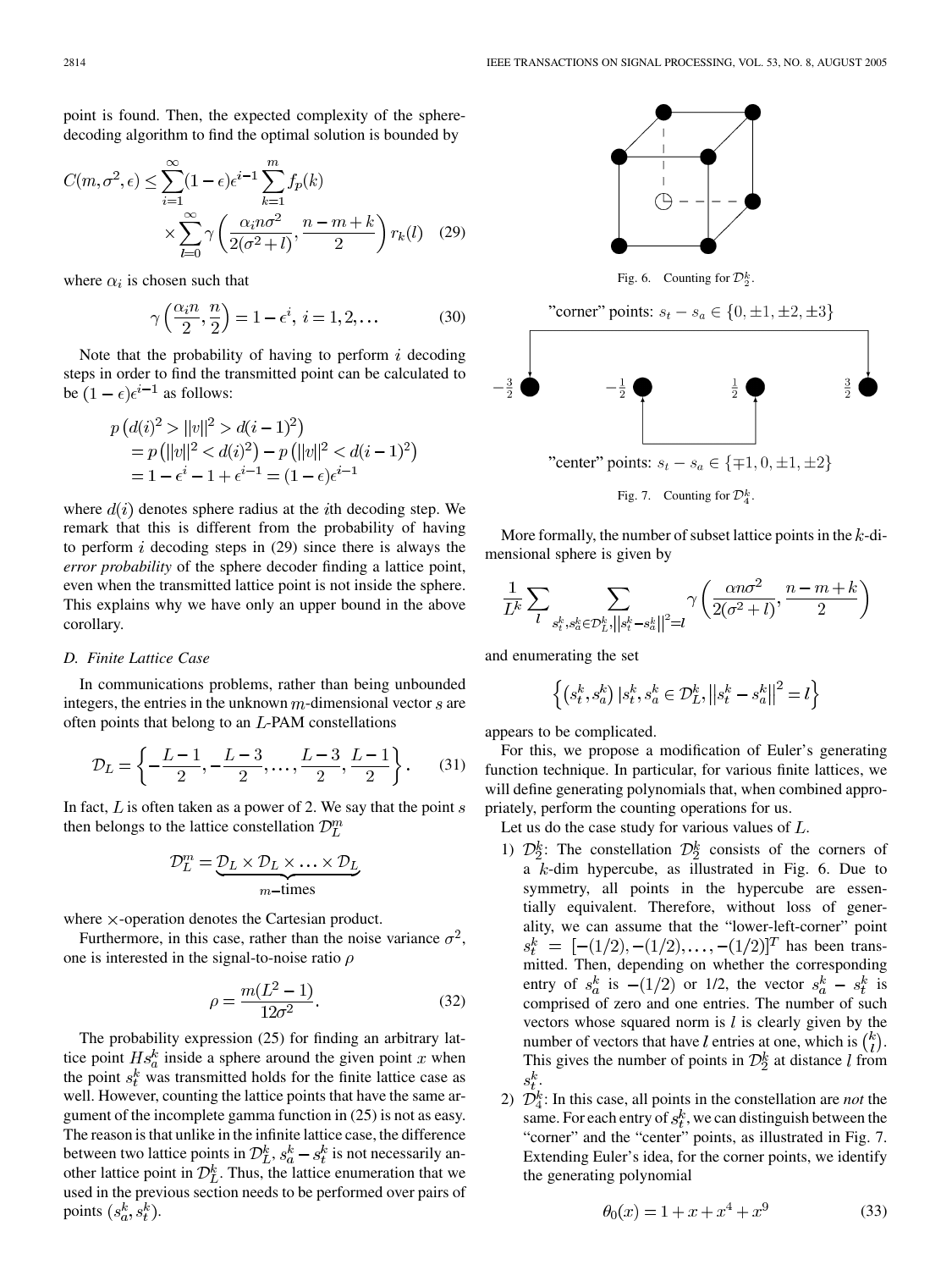and, for the center points, the polynomial

$$
\theta_1(x) = 1 + 2x + x^4. \tag{34}
$$

Essentially, the powers in the polynomials  $\theta_0(x)$  and  $\theta_1(x)$  contain information about possible squared distances between an arbitrary point  $s_a^k$  and the transmitted point  $s_t^k$ . For instance, if an entry in the transmitted vector  $s_t^k$ , say,  $s_{t,1}$ , is a corner point, then  $s_{a,1} - s_{t,1} \in \{0, \pm 1, \pm 2, \pm 3\}$ , depending on  $s_{a,1} \in \mathcal{D}_4$ . Thus, the squared norm of their difference  $|s_{a,1} - s_{t,1}|^2$ can be either 0, 1, 4, or 9, as described by the powers of  $\theta_0(x)$ . On the other hand, if  $s_{t,1}$  is a center point, then  $s_{a,1} - s_{t,1} \in \{0, \pm 1, \mp 1, \pm 2\}$  [which explains coefficient 2 in front of term x in  $\theta_1(x)$ . Now, if among the k entries of  $s_t^k$ , we choose a corner point j times, the number of ways  $||s_t^k - s_a^k||^2$  can add up to l is given by the coefficient of  $x<sup>t</sup>$  in the polynomial

$$
\binom{k}{j}\theta_0^j(x)\theta_1^{k-j}(x). \tag{35}
$$

3)  $\mathcal{D}_8^k$ : Note that

$$
\mathcal{D}_8^k = \left\{ -\frac{7}{2}, -\frac{5}{2}, -\frac{3}{2}, -\frac{1}{2}, \frac{1}{2}, \frac{3}{2}, \frac{5}{2}, \frac{7}{2} \right\}^k.
$$

Let us define the following subsets of  $\mathcal{D}_8$ :

$$
S_0 = \left\{ -\frac{7}{2}, \frac{7}{2} \right\}, \quad S_1 = \left\{ -\frac{5}{2}, \frac{5}{2} \right\}
$$
  

$$
S_2 = \left\{ -\frac{3}{2}, \frac{3}{2} \right\}, \quad S_3 = \left\{ -\frac{1}{2}, \frac{1}{2} \right\}.
$$
 (36)

Similar to the  $L = 4$  case, we can identify the following polynomials for counting  $s_a - s_t$  in  $\mathcal{D}_8^k$  lattice:

 $\sim$   $\sim$   $\sim$   $\sim$ 

$$
\psi_0(x) = 1 + x + x^4 + x^9 + x^{16} + x^{25} + x^{36} + x^{49}
$$
  
\n
$$
\psi_1(x) = 1 + 2x + x^4 + x^9 + x^{16} + x^{25} + x^{36}
$$
  
\n
$$
\psi_2(x) = 1 + 2x + 2x^4 + x^9 + x^{16} + x^{25}
$$
  
\n
$$
\psi_3(x) = 1 + 2x + 2x^4 + 2x^9 + x^{16}.
$$
\n(37)

Therefore, if among k entries of  $s_t^k$ , we choose  $j_i$  points from  $S_i$ ,  $i \in \{0, 1, 2, 3\}$ , then the number of ways  $||s_t^k$  $s_a^k$ ||<sup>2</sup> can add up to *l* is given by the coefficient of  $x^l$  in the polynomial

$$
\binom{k}{j_0, j_1, j_2, j_3} \psi_0^{j_0}(x) \psi_1^{j_1}(x) \psi_2^{j_2}(x) \psi_3^{j_3}(x) \tag{38}
$$

where  $j_0 + j_1 + j_2 + j_3 = k$ , and  $\binom{k}{j_0, j_1, j_2, j_3}$  $k!/j_0!j_1!j_2!j_3!$ .

4) Counting for  $\mathcal{D}_{16}^k$  and higher order lattices is done similarly.

We can now summarize the above results for the expected computational complexity of the Fincke–Pohst algorithm for finite lattices in the following theorem.

*Theorem 2. [Expected Complexity of the Sphere Decoding Over a Finite Lattice]:* Consider the model

$$
x = Hs + v
$$

where  $v \in \mathbb{R}^{n \times 1}$  is comprised of iid  $\mathcal{N}(0,1)$  entries,  $H \in$  $\mathcal{R}^{n \times m}$  is comprised of iid  $\mathcal{N}(0, \rho/m)$  entries, and  $s \in \mathcal{D}_L^m$  is an  $m$ -dimensional vector whose entries are elements of an  $L$ -PAM constellation. Then, the expected complexity of the sphere-decoding algorithm of Section III-A with a search radius of  $d$  for solving the integer least-squares problem

$$
\min_{s \in \mathcal{D}_L^m} ||x - Hs||^2
$$

1) for a 2-PAM constellation is

$$
C(m, \rho, d^2) = \sum_{k=1}^{m} f_p(k)
$$
  
 
$$
\times \sum_{l=0}^{k} {k \choose l} \gamma \left( \frac{\alpha n}{2 \left( 1 + \frac{12 \rho l}{m(L^2 - 1)} \right)}, \frac{n - m + k}{2} \right)
$$
 (39)

2) for a 4-PAM constellation is

$$
C(m, \rho, d^2) = \sum_{k=1}^{m} f_p(k) \sum_{q} \frac{1}{2^k} \sum_{l=0}^{k} {k \choose l}
$$

$$
\times g_{kl}(q) \gamma \left(\frac{\alpha n}{2\left(1 + \frac{12\rho q}{m(L^2 - 1)}\right)}, \frac{n - m + k}{2}\right) \quad (40)
$$

where  $q_{kl}(q)$  is the coefficient of  $x^q$  in the polynomial

$$
(1+x+x^4+x^9)^l(1+2x+x^4)^{k-l}
$$

3) for an 8-PAM constellation is

$$
C(m, \rho, d^2) = \sum_{k=1}^{m} f_p(k) \sum_{q} \frac{1}{4^k} \sum_{j_0+j_1+j_2+j_3=k} g_{kj_0j_1j_2j_3}(q)\gamma
$$

$$
\times \left(\frac{\alpha n}{2\left(1 + \frac{12\rho q}{m(L^2 - 1)}\right)}, \frac{n-m+k}{2}\right) \quad (41)
$$

where  $g_{kj_0j_1j_2j_3}(q)$  is the coefficient of  $x^q$  in the polynomial (38).

4) similar expressions can be obtained for 16-PAM, etc., constellations.

The number of elementary operations per visited point in (39)–(41) is  $f_p(k) = 2k + 9 + 2L$ .<sup>5</sup>

 $\Box$ 

*Proof:* Follows from the above discussions.

We remark that to obtain the optimal solution to the integer least-squares problem, we will occasionally need to increase the search radius  $d$ , and so, we can obtain a result similar to that of Corollary 1, which we omit for brevity.

<sup>&</sup>lt;sup>5</sup>Since  $\mathcal{D}_{L}^{m}$  is a *shifted* integer lattice, we assume that each rounding in step 2 of the algorithm in Section III-A takes  $L - 1$  operations. Hence,  $f_p(k)$  slightly differs from the one used to find expected complexity of sphere decoding in the infinite lattice  $\mathcal{Z}^m$ .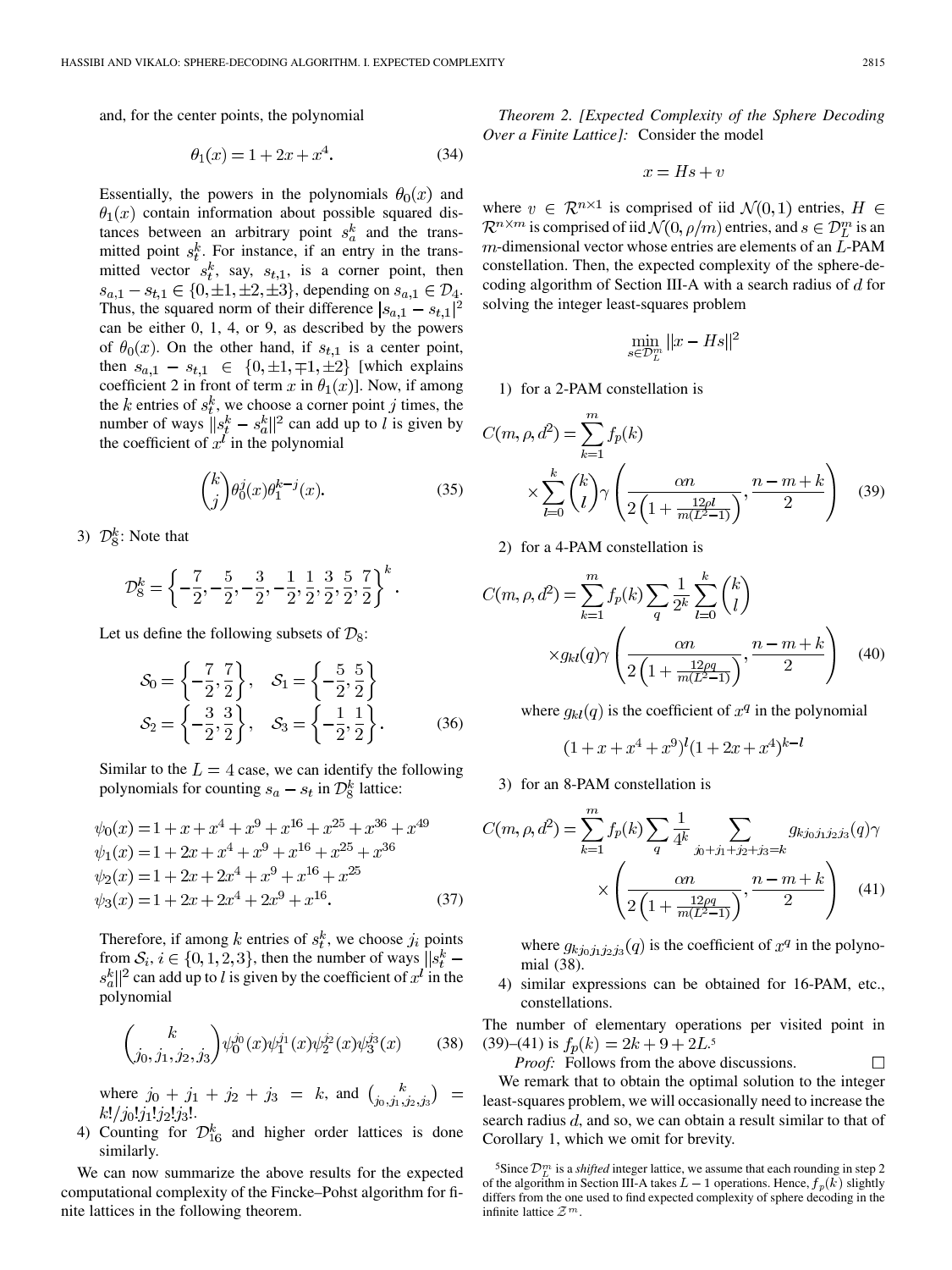## V. CONCLUSION

In many communication problems, ML detection reduces to solving an integer least-squares problem, i.e., a search for the closest integer lattice point to the given vector. In such applications, ML detection is rarely performed, on the grounds that it requires exponential complexity and is, therefore, computationally intractable. However, what distinguishes the communications applications from many other instances of integer leastsquares problems is that the given vector is not arbitrary but rather is an unknown lattice point that has been perturbed by an additive noise vector with known statistical properties. Therefore, the complexity of finding the closest lattice point for any given algorithm should, in fact, be viewed as a random variable. This is the approach taken in this paper and, for the "sphere-decoding" algorithm of Fincke and Pohst, we obtained a closedform expression for the mean, averaged over both the noise and the lattice, of the complexity. This was done for both finite and infinite lattices.

Based on these closed-form expressions, in the second part of this paper, we will demonstrate that over a wide range of SNRs, rates, and dimensions, the expected complexity of sphere decoding is polynomial (often roughly cubic), which implies the practical feasibility of sphere decoding in many applications. The second part of this paper will deal with various generalizations of this result and will also address the computation of the variance of the sphere-decoding algorithm.

We should also mention that there are many variants of the sphere-decoding algorithm, some of which are mentioned in Section VII of the second part of this paper. While these algorithms generally outperform the standard sphere decoder mentioned here, the computation of their expected complexity appears to be a formidable task. Our results may, therefore, be viewed as upper bounds for these more powerful algorithms.

#### APPENDIX

## *A. Proof of Lemma 1*

Let us start with part 1. Since  $H$  is rotationally invariant from the left, for any unitary matrix  $\Theta$ , we may write

$$
p_H(H) = p_H(\Theta H).
$$

If we consider the QR decomposition  $H = QR$ , the above equation implies that

$$
p_H(H) = p_H(QR) = p_H(R)
$$
\n(A.1)

since  $Q$  is unitary. In other words, for random matrices that are rotationally invariant from the left, the distribution only depends on the upper triangular matrix  $R$ and not on the unitary  $Q$ . For example, for a complex Gaussian matrix with iid  $CN(0,1)$  entries, we have  $p_H(H) = (1/\pi^{N^2})e^{-\text{tr}H^*H} = (1/\pi^{N^2})e^{-\text{tr}R^*R}$ .) We now show that  $(A.1)$  implies that  $Q$  and  $R$  are independent and  $Q$  is isotropically random. Indeed, the joint distribution of  $Q$  and  $R$  is given by

$$
p_{Q,R}(Q,R) = p_H(QR) \cdot \frac{\partial H}{\partial(Q,R)} \tag{A.2}
$$

where the Jacobian  $\partial H/\partial(Q, R)$  can be computed to be (see, e.g., [[23,](#page-12-0) Th. 3.1])

$$
\frac{\partial H}{\partial (Q,R)} = K \prod_{i=1}^{m} r_{ii}^{2(n-i)+1} \delta(QQ^* - I)
$$

where K is a constant independent of R and Q (that need not concern us here), and the delta function is defined as for Hermitian matrices  $W = W^*$ . Using (A.1) and (A.2), we have

$$
p_{Q,R}(Q,R) = K \cdot p_H(R) \prod_{i=1}^{m} r_{ii}^{2(n-i)+1} \delta(QQ^* - I)
$$

which, due to the separability of the function, implies

$$
p_{Q,R}(Q,R) = p_Q(Q)p_R(R)
$$

where

$$
p_Q(Q)=K_1\delta(QQ^*-I)
$$
, and  $p_R(R)=K_2p_H(R)\prod_{i=1}^m r_{ii}^{2(n-i)+1}$   
(A.3)

for suitable constants  $K_1$  and  $K_2$ . Thus, Q and R are independent. The distribution  $p_Q(Q) = K_1 \delta(QQ^* - I)$  shows that  $\Theta$  is isotropically random since  $p_Q(\Theta Q) = p_Q(Q) = p_Q(Q)$  for all unitary  $\Theta$ ,  $\Omega$ . (A proof of the fact that the distribution of an isotropically random unitary  $Q$  is given by (A.3) can be found in [[25\]](#page-12-0).)

This concludes the proof of Part 1. (We remark that the proof of part 1 only required that  $H$  be rotationally invariant. We did not require the independence of the columns of  $H$ . This independence is required for the proof of Part 2, to which we now turn our attention.)

Consider the partitioning

$$
H = \begin{bmatrix} H_{m-k,m-k} & H_{m-k,k} \\ H_{n-m+k,m-k} & H_{n-m+k,k} \end{bmatrix}
$$

where the subscripts indicate the dimensions of the submatrices. Now, consider the QR decomposition of the leading  $m - k$ columns of  $H$ , i.e.,

$$
\begin{bmatrix} H_{m-k,m-k} \\ H_{n-m+k,m-k} \end{bmatrix} = Q_1 \begin{bmatrix} P_{m-k,m-k} \\ 0 \end{bmatrix}
$$

where  $Q_1$  is  $n \times (m - k)$  unitary, and  $P_{m-k,m-k}$ is upper triangular with non-negative diagonal entries. Now, since , which is the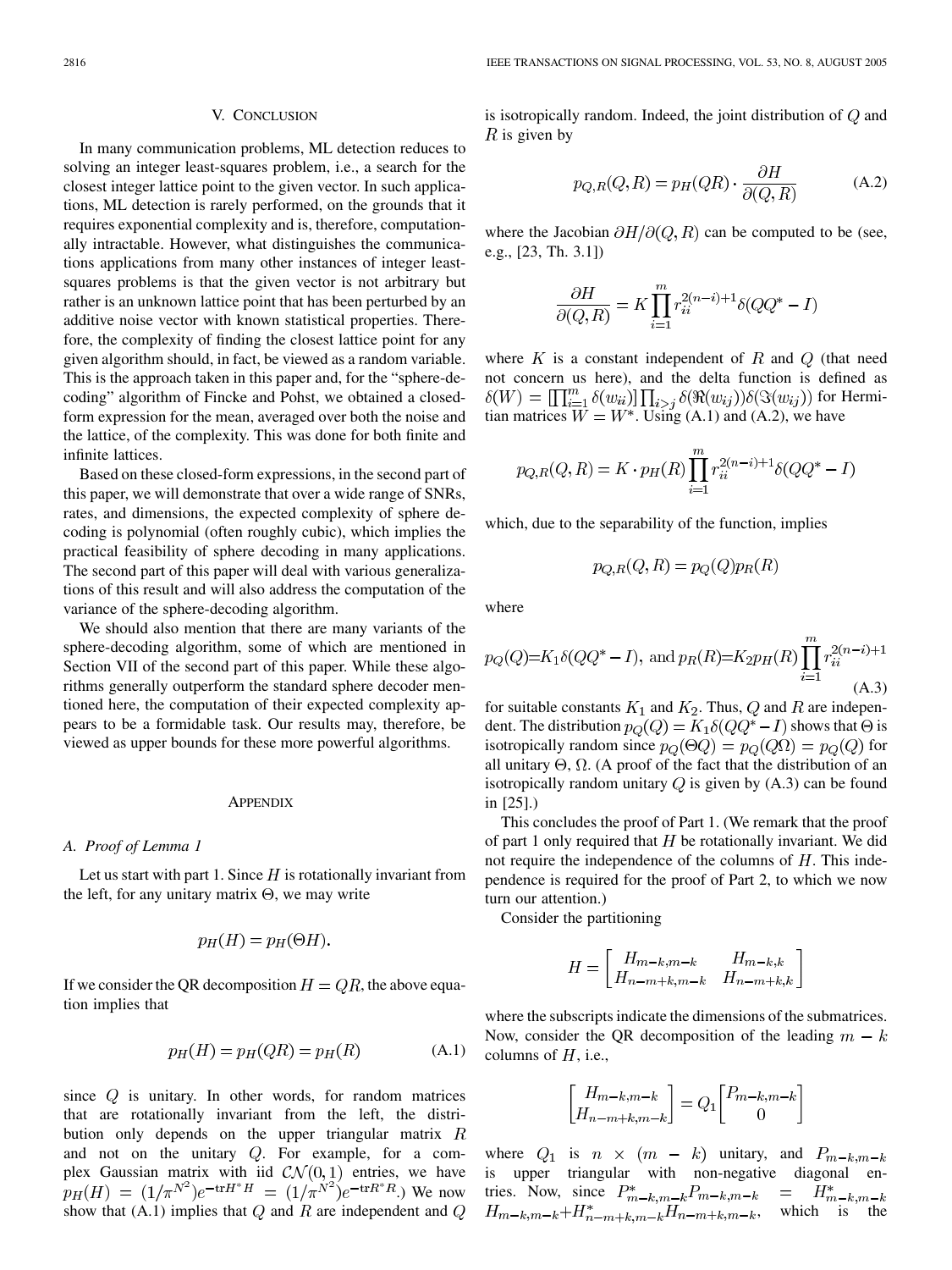leading  $(m - k) \times (m - k)$  submatrix of  $H^*H$ , we conclude that  $P_{m-k,m-k}$  is indeed the leading  $(m-k) \times (m-k)$  submatrix of R in the partitioning (22), i.e.,  $P_{m-k,m-k} = R_{m-k,m-k}$ .

Applying the unitary matrix  $Q_1^*$  to the full H (and not just its leading  $m - k$  columns), we have

$$
Q_1^* H = \begin{bmatrix} R_{m-k,m-k} & \bar{H}_{m-k,k} \\ 0 & \bar{H}_{n-m+k,k} \end{bmatrix}.
$$
 (A.4)

Now, since  $Q_1$  depends only on the first  $m - k$  columns of  $H$  and these are independent of the remaining  $k$  columns, by the rotational invariance of the columns of  $H$ , we conclude that  $H_{n-m+k,k}$  has the *same* distribution as  $H_{n-m+k,k}$ <sup>6</sup> Now, if we consider the QR decomposition of  $H_{n-m+k,k}$ 

$$
\bar{H}_{n-m+k,k} = Q_2 \begin{bmatrix} R_{k,k} \\ 0 \end{bmatrix}
$$

combining this with (A.4), we have

$$
Q_1^* H = \begin{bmatrix} I & 0 \\ 0 & Q_2 \end{bmatrix} \begin{bmatrix} R_{m-k,m-k} & \bar{H}_{m-k,k} \\ 0 & R_{k,k} \\ 0 & 0 \end{bmatrix}
$$

and so

$$
H = Q_1 \begin{bmatrix} I & 0 \\ 0 & Q_2 \end{bmatrix} \begin{bmatrix} R_{m-k,m-k} & \bar{H}_{m-k,k} \\ 0 & R_{k,k} \\ 0 & 0 \end{bmatrix} .
$$
 (A.5)

Since  $Q_1 \begin{bmatrix} 1 & 0 \\ 0 & 0 \end{bmatrix}$  is unitary and since the diagonal entries of  $R_{m-k,m-k}$  and  $R_{k,k}$  are non-negative, we conclude that this is indeed the QR decomposition of  $H$  (which justifies our use of the notation  $R_{k,k}$  for the R in the QR of  $\bar{H}_{k,k}$ ).<sup>7</sup> Since  $\bar{H}_{n-m+k,k}$  and  $H_{n-m+k,k}$  have the same distribution, we conclude that  $R_{k,k}$  has the *same* distribution as the R obtained from the QR decomposition of  $H_{n-m+k,k}$ .

This concludes the proof of Part 2.

#### *B. Representing Integers as a Sum of Squares*

The quest of representing a positive integer as the sum of squares has a long history in mathematics and number theory. The problem of determining the number of ways that a non-negative integer  $l$  can be represented as  $k$  squares was first posed by Waring in 1770 and is denoted by  $r_k(l)$ .<sup>8</sup> The first known result in this direction is due to Diophantus of Alexandria (325–409 A.D.), who showed that no integer of the form  $4m + 3$  can be represented as the sum of two squares. In other words,  $r_2(4m +$  $.3) = 0$ . In 1632, Girard conjectured that *l* is the sum of two squares if the prime divisors of l of the form  $4m + 3$  occur in l in an even power. (For example,  $l = 3^2 \cdot 5 = 3^2 + 6^2$ , while  $l = 3<sup>3</sup>$  -5 cannot be represented as the sum of two squares.) Euler

<sup>6</sup>This is also true of  $\bar{H}_{m-k,k}$  and  $H_{m-k,k}$ , though we shall not need this fact.

7Thus, for example,  $\bar{H}_{m-k,k} = R_{m-k,k}$ .

8In fact, Waring considered the much more general problem of determining the number of ways an integer can be represented as the sum of  $k$  integers raised to the power  $q$ . In this sense, the number of ways an integer can be represented as the sum of k squares is essentially the  $q = 2$  Waring problem.

proved this conjecture in 1749. However, he did not give an explicit formula for  $r_2(l)$ . This was done by Legendre in 1798 and Gauss in 1801, who showed that

$$
r_2(l) = 4(d_1(l) - d_3(l))
$$
 (B.1)

where  $d_1(l)$  and  $d_3(l)$  are the number of divisors of l congruent to 1 and 3 mod 4, respectively.

In 1770, Lagrange proved his famous Four Squares Theorem, which states that every positive integer can be represented as the sum of four squares. This essentially establishes that  $r_4(l) > 0$ for all positive integers  $l$ ; however, Lagrange did not give an explicit formula for  $r_4(l)$ .

In terms of computing the value of  $r_k(l)$ , the first result is due to Euler, who introduced (what is now known as) the Jacobi theta function

$$
\theta(x) = \sum_{m = -\infty}^{\infty} x^{m^2} = 1 + 2 \sum_{m=1}^{\infty} x^{m^2}
$$
 (B.2)

and established the following.

*Theorem 3:* Let  $\theta(x)$  be given by (B.2). Then

$$
\theta^{k}(x) = 1 + \sum_{l=1}^{\infty} r_{k}(l)x^{l}.
$$
 (B.3)

In other words, the number of ways a non-negative integer  $l$  can be represented as the sum of  $k$  squares is given by the coefficient of  $x^{l}$  in the expansion of  $\theta^{k}(x)$ .

This can be illustrated as follows:  $\theta^k(x)$  is clearly a series in which each term has an exponent that is obtained as the sum of  $k$ squares; since the summation in (B.2) goes over all integers, the coefficients in front of each term in the series expansion  $\theta^k(x)$ must be equal to the number of ways that the exponent in that same term can be represented as the sum of  $k$  squares.

Using the connection between the above theta function and elliptic functions, Jacobi in 1829 obtained closed-form expressions for  $r_k(l)$  when  $k = 2,4,6,8$  (see [\[24](#page-12-0), Ch. 9]). His formula for  $k = 4$  immediately yields Lagrange's Four Squares Theorem. Solutions for  $k = 10$  and  $k = 12$  were found by Liouville and Eisenstein. Later, Ramanujan, Hardy, and Littlewood obtained formulas for even  $k \leq 24$ . For odd k, the only results are due to Dirichlet, who found  $r_3(l)$ , and Eisenstein, Smith, and Minkowski, who found  $r_5(l)$  and  $r_7(l)$ .

For a long time, these were the only known explicit formulas for  $r_k(l)$ . Indeed, results by Glaisher, and by Rankin (1965), using the theory of modular forms, discouraged many researchers from obtaining further closed-form expressions. The subject was, therefore, presumed to be "dead" until very recently. In 1994, as a consequence of their study of certain affine super-algebras, Kac and Wakimoto conjectured formulas for  $\theta^{k}(x)$  when  $k = 4m^{2}$  and  $k = 4m(m + 1)$  [[26\]](#page-12-0). In 1996, these conjectures were proved by Milne using Jacobi's elliptic functions, Hankel determinants and continued fractions [\[27](#page-12-0)]. For an expository review of this and subsequent results, the interested reader is referred to [[28\]](#page-12-0).

This exhausts known closed-form solutions for  $r_k(l)$ . There exist many asymptotic results (in both  $k$  and  $l$ ) (see, e.g., [[29,](#page-12-0)